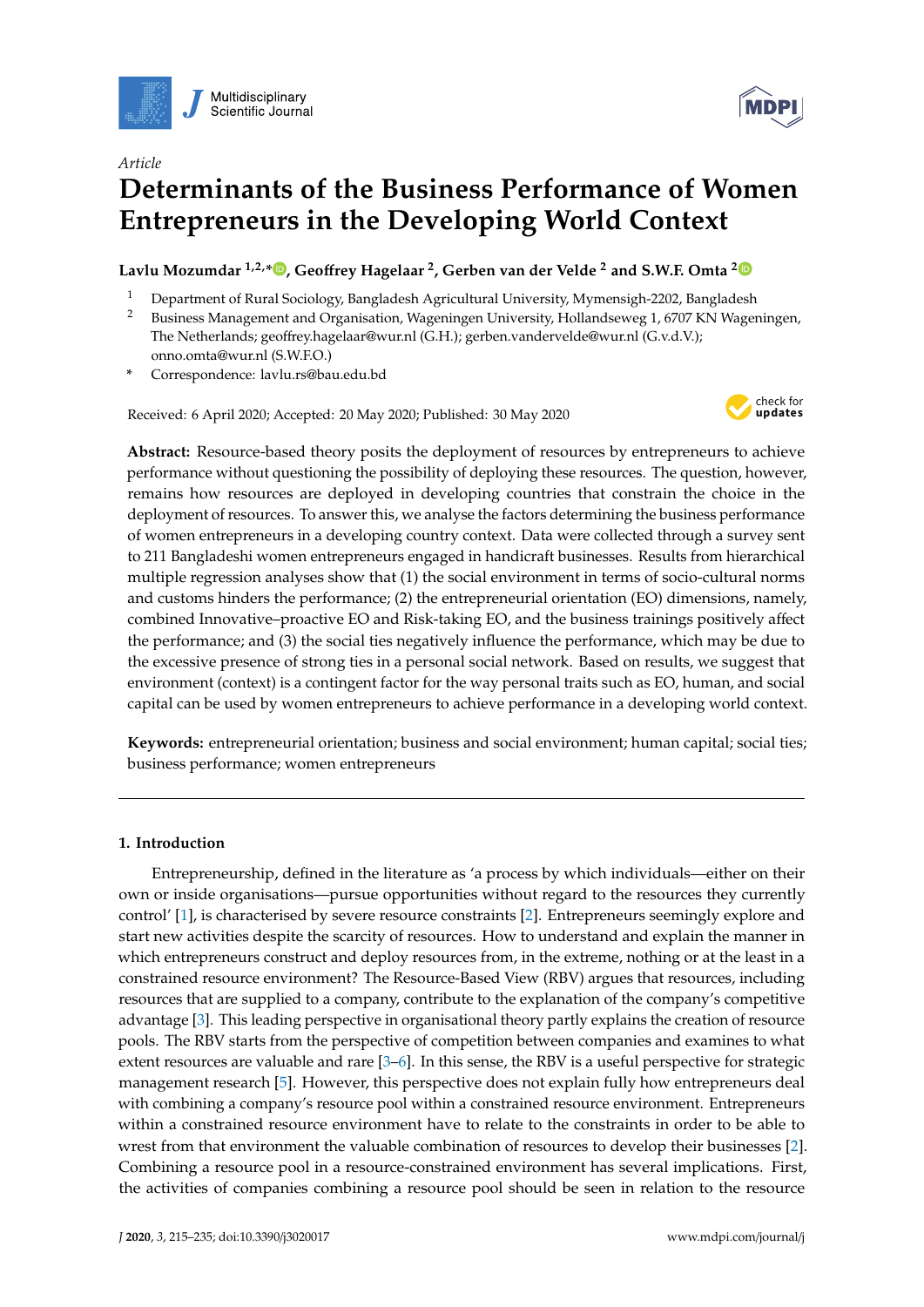environment. Companies develop their own manners of how to deal with scarcity in the environment. Second, companies can deploy seemingly similar resources in different manners and combination. They can therefore grow their own idiosyncratic business activities. Third, resources can be valueless in one situation and valuable in other situation [\[2\]](#page-14-1). Research initiated from the RBV downplays the role of entrepreneurial discretion and choice [\[4\]](#page-14-5), which is key to explaining business performance beyond bringing the venture into business [\[7\]](#page-14-6) in constrained resource environments [\[2,](#page-14-1)[8\]](#page-14-7). The approach of 'making do with what is at hand by an entrepreneur' is known as entrepreneurial bricolage. This can be a fruitful perspective from which to gain insight into the way entrepreneurs deploy a combination of resources in a constrained environment. Specifically, this perspective may provide insight into how entrepreneurs create something from nothing in a resource-poor environment [\[2\]](#page-14-1).

Entrepreneurs who create something from nothing are women entrepreneurs—the women who are the initiators, owners, and managers of businesses—in developing countries (generally identified as the low- and middle-income economies [\[9\]](#page-14-8)). The social environment might constrain their business activities because societal norms control most of their activities [\[10](#page-14-9)[–12\]](#page-15-0). Women's societal position is confined by their social environment [\[13,](#page-15-1)[14\]](#page-15-2). Moreover, the business environment in developing countries is challenging for women because of environmental threats, unstable infrastructures, institutional limitations, and non-supportive government policies [\[8,](#page-14-7)[12,](#page-15-0)[15](#page-15-3)[–17\]](#page-15-4). Therefore, the social environment, alongside the abovementioned challenging business environment, might be a vital determinant of the business performance of women entrepreneurs. In literature, next to social and business environments, entrepreneurial orientation, human, and social capital of women entrepreneurs are generally regarded as resources that help to improve their business performance [\[11](#page-15-5)[,13](#page-15-1)[,18](#page-15-6)[,19\]](#page-15-7).

Bangladesh is a developing country in which women are engaged, though not at a large scale, in entrepreneurial activities. Women entrepreneurs in Bangladesh represent 10% of the total number of its entrepreneurs [\[20](#page-15-8)[,21\]](#page-15-9). They work mainly in manufacturing (62%), trading (13%), and service (13%) sectors. The majority of Bangladeshi women entrepreneurs are engaged in handicraft businesses (70%). Home textiles (16%) comes next, followed by parlour (5%), food processing (4%), agricultural products processing (3%), and printing (2%) businesses [\[22\]](#page-15-10). Among them, 97.6% operate micro businesses (fewer than 10 employees), while only 2%, 0.24% and 0.16%, respectively, operate small (10 to 49 employees), medium (50 to 99 employees) and large businesses (100 and more employees) [\[23\]](#page-15-11).

Bangladeshi women's activities largely depend on the societal setting they live in [\[24–](#page-15-12)[26\]](#page-15-13). Bangladesh is mostly confined to a traditional societal setting where women are underprivileged; having a highly marginalized social position might create significant obstacles to developing their own businesses [\[20,](#page-15-8)[26\]](#page-15-13). The prevailing socio-cultural norms and traditions in this country might constrain women's mobility and, thereby, their participation in business activities [\[11](#page-15-5)[,27\]](#page-15-14). In fact, Bangladeshi women's business operations largely depend on patriarchy and religion [\[20](#page-15-8)[,26\]](#page-15-13). The majority of the population (90%) are Muslims and the Islamic view prescribes that women must maintain *purdah* (the practice in Muslim societies of screening women from men or strangers, especially by means of a veil) (seclusion), which might hinder their business activities and performance, as well [\[28,](#page-15-15)[29\]](#page-15-16). Women observing *purdah* often find it hard to visit financial institutions (e.g., banks), purchase their raw materials, and sell their products in public settings where they would need to deal with men [\[20](#page-15-8)[,30](#page-15-17)[,31\]](#page-15-18). The patriarchy in society relegates them to cooking, family care, and all kinds of household activities and keeps them financially dependent on men [\[26\]](#page-15-13): their economic capability and financial resources are capped at levels substantially lower than those needed to develop a business [\[13\]](#page-15-1). Equally, the business environment in Bangladesh is challenging for the entrepreneurial activities of women (and men) because of different barriers [\[32\]](#page-15-19). Literature finds that barriers are related to the physical and institutional [\[33,](#page-15-20)[34\]](#page-15-21). Although women and men might face the same barriers in the business environment, Jahed, Kulsum and Akthar [\[35\]](#page-15-22) find that women entrepreneurs in Bangladesh are in a less favourable position compared to their male counterparts when it comes to overcoming these barriers. The barriers in the business and social environments, as well as the resource scarcity in Bangladesh,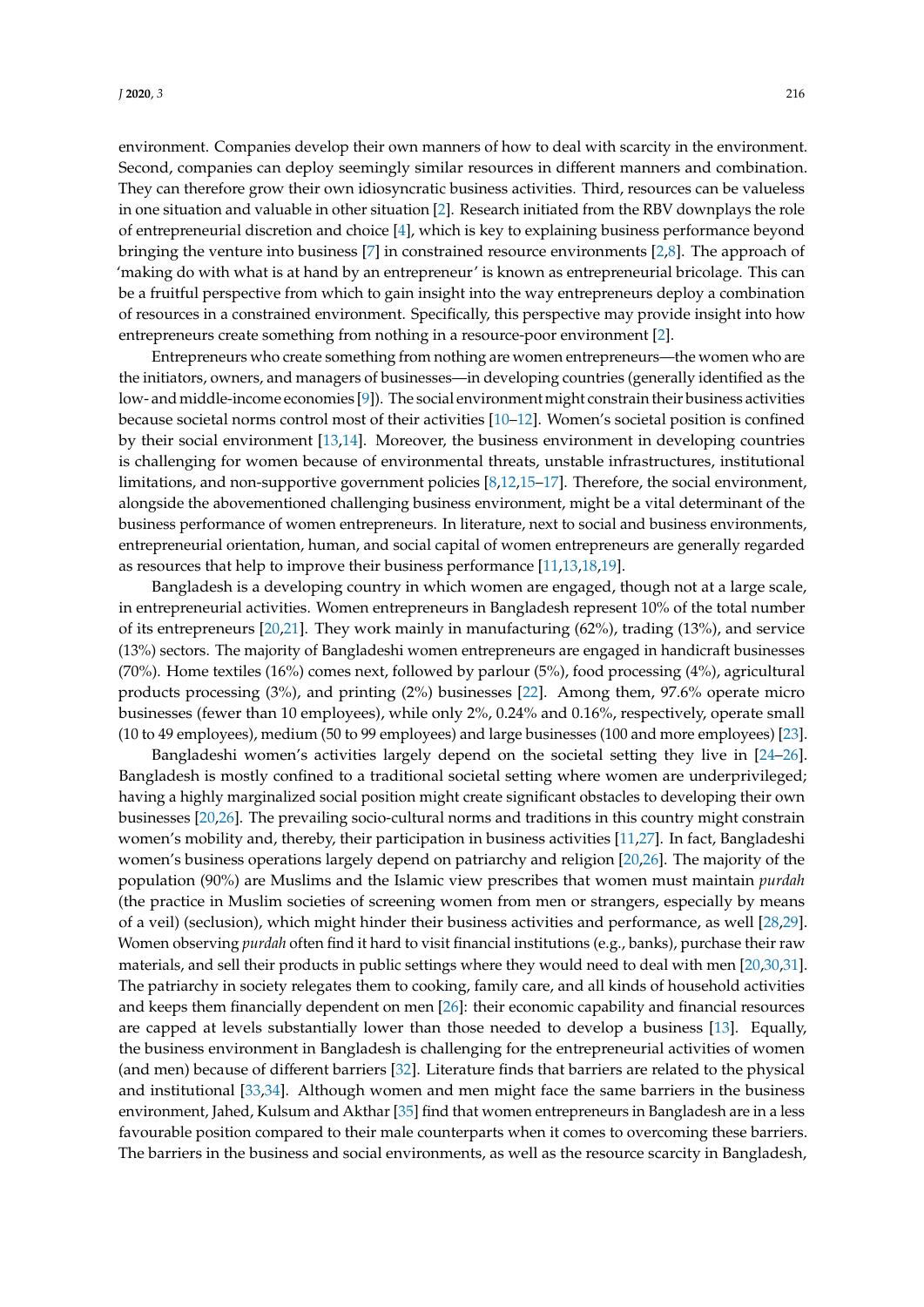are reasons to assume that this is a constrained environment for the entrepreneurial activities and business performance of women entrepreneurs.

Looking at the seemingly dominant societal trait, researching women's entrepreneurship in such a developing country from a bricolage approach may enhance our insight into how these women achieve business performance using their specific creation of combined resources to deal with the resource-constrained environment. Research on identifying the resources and, more in general, the factors determining the business performance of women entrepreneurs operating in constrained environments, is rare [\[36–](#page-15-23)[40\]](#page-16-0). We therefore aim at identifying and exploring the determinants of women entrepreneurs' business performance in the context of a developing country, Bangladesh. This research may contribute theoretically and societally. Central to our contributions is understanding how women entrepreneurs in a resource-constrained environment deploy the specific combinations of resources to reach their business performance. Theoretically, we can enhance insight (1) into how resources under constrained contexts influence Bangladeshi women entrepreneurs' performance, and (2) as to what extent resources in combination impact their performance. By comparing the results from this research to similar research in other countries, we strive to become more specific about resources that are of particular importance for developing countries. This insight contributes as well to our social aim. Societally, we acknowledge the fact that women's entrepreneurship can be a vital driver for the economic development of developing countries where women come forward and take part in the economic activities of the society through their income and employment creation [\[11,](#page-15-5)[12,](#page-15-0)[15,](#page-15-3)[41,](#page-16-1)[42\]](#page-16-2).

#### **2. Theory and Hypotheses**

The theoretical perspective of entrepreneurial bricolage considers the deployment of resources in constrained environments [\[2\]](#page-14-1). By means of this theoretical approach, this study intends to gain insight into how women entrepreneurs cope with the poor environment and deploy resources in order to develop their businesses. In achieving this insight, which is based on five concepts—specifically, social and business environment, entrepreneurial orientation (EO), human and social capital—this research aims to identify and explore the determinants of the business performance of women entrepreneurs operating in the context of a developing country, Bangladesh.

## *2.1. Business Performance: Deployment of Resources*

Business performance is defined as the business success assessed by using financial and/or non-financial performance [\[7\]](#page-14-6): financial performance is the economic success, while non-financial performance means the operational goal of the business [\[43\]](#page-16-3). Business performance is taken as the indicator of women entrepreneurs' ability in the deployment of types of resources for developing their businesses in a constrained environment. The level of constraint of the environment for business performance is explained in relation to social and business environments. Next, the types of resources (entrepreneurial orientation, human and social capital) and their influence on business performance are explored. The determinants of the business performance of women entrepreneurs originate from five hypothetical concepts, namely, social environment, business environment, EO, human capital, and social capital [\[11](#page-15-5)[,13](#page-15-1)[,18](#page-15-6)[,19\]](#page-15-7). Hypotheses for each concept are formulated to explain the business performance of women entrepreneurs in a constrained context.

#### *2.2. Level of Constraints of the Environment on Deploying Resources and Business Performance*

Social environment: The social environment is the environment that influences the performance of individuals, creating a sense of social control via a common culture that includes shared norms, values, customs, traditions, beliefs, and practices [\[44\]](#page-16-4). The environment in which women entrepreneurs operate their businesses cannot be ignored because it may create or increase or decrease hindrances, and create or increase or decrease (new) opportunities for their businesses [\[45\]](#page-16-5). However, the social environment in developing countries in terms of local customs, religion, societal obligations, societal legitimacy, and gender disparity influences the behaviour of women entrepreneurs, and it may thereby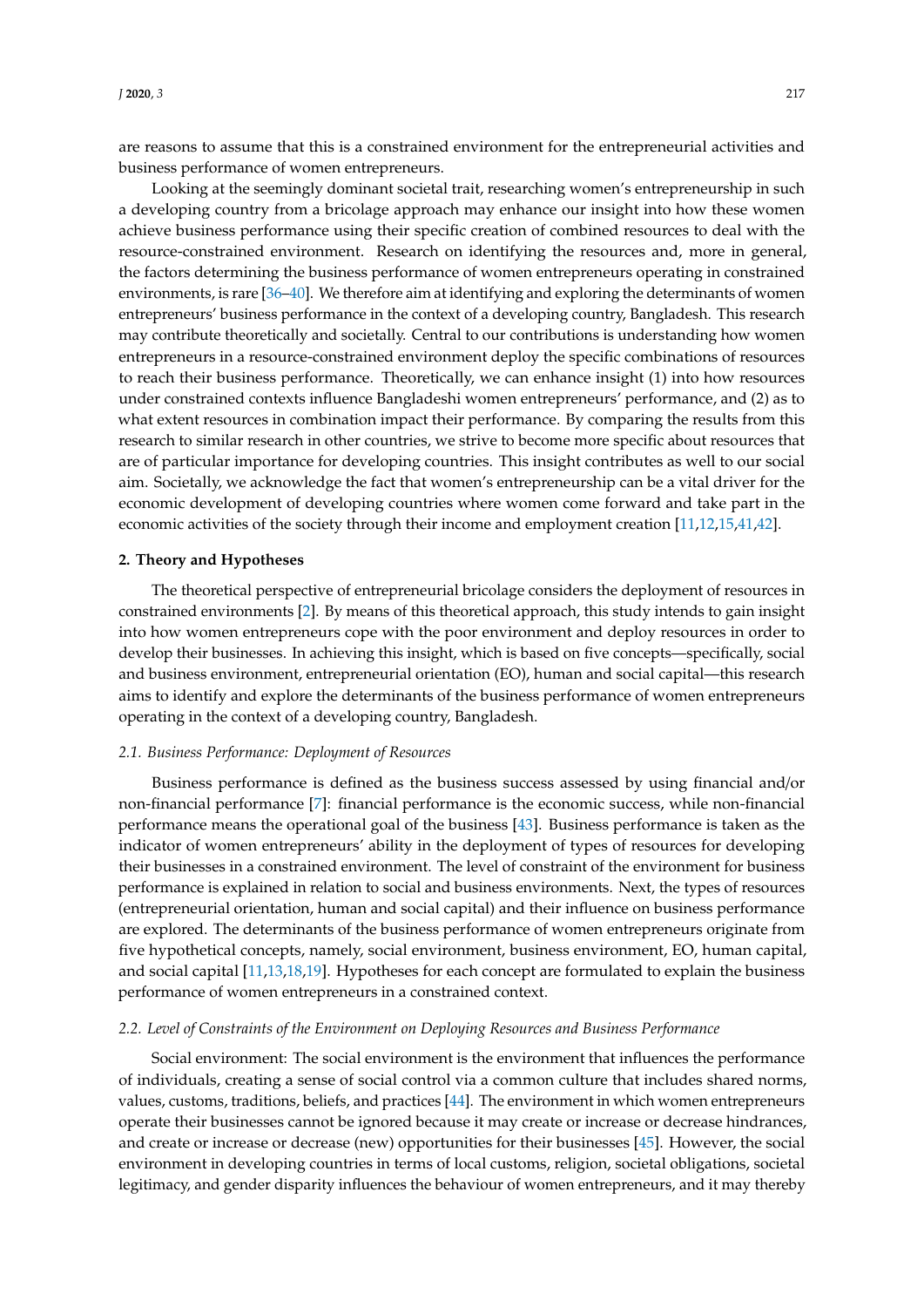hinder their business performance [\[11,](#page-15-5)[12,](#page-15-0)[36,](#page-15-23)[37,](#page-16-6)[46\]](#page-16-7). For instance, women are more likely to have less productive businesses in sub-Saharan Africa as the informal traditional cultural practices have restricted women's access to resources [\[12,](#page-15-0)[47\]](#page-16-8). Evidence in the context of Bangladesh states that the socio-cultural hindrance proves to be the main obstacle for women to start business activities, although nowadays they are conscious of their potentials and capabilities [\[11](#page-15-5)[,27](#page-15-14)[,38\]](#page-16-9).

# **Hypothesis 1.** *The social environment shows a negative relationship with the business performance of Bangladeshi women entrepreneurs.*

Business environment: The business environment, defined as the environment where business transactions take place and create opportunities or barriers for businesses [\[48\]](#page-16-10), may also for women entrepreneurs in developing countries determine their business performance [\[12,](#page-15-0)[48\]](#page-16-10). Still, the business environment in developing countries seems poor, uncertain, and changing in condition [\[49\]](#page-16-11). Infrastructural instability (e.g., poor electricity and communication technologies), environmental threats (e.g., floods, cyclones, and heavy rains) and government limitations (e.g., corruption and briberies) may create constraints for men and women entrepreneurs in the business environment [\[10,](#page-14-9)[15\]](#page-15-3). Physical barriers (such as flush floods and poor roads) and institutional barriers (such as non-supportive government gender policies) are two main sources of constraints in the business environment [\[15\]](#page-15-3). Empirical research results show that a hostile business environment hinders the business performance of Zimbabwean women entrepreneurs [\[50\]](#page-16-12).

**Hypothesis 2.** *The business environment shows a negative relationship with the business performance of Bangladeshi women entrepreneurs.*

## *2.3. Depolyment of Types of Resources and Business Performance*

Entrepreneurial orientation: Entrepreneurial orientation (EO) is viewed as a determinant of business performance [\[51–](#page-16-13)[54\]](#page-16-14). EO refers to strategic capabilities with actual practices of entrepreneurs that lead to new 'entry', such as access to new markets by offering new or existing products or services [\[55–](#page-16-15)[57\]](#page-16-16). EO shapes the way in which entrepreneurs exploit opportunities by infusing innovativeness, risk-taking, and proactiveness—the so-called three EO dimensions—into operations of the business [\[18](#page-15-6)[,58\]](#page-16-17). The Innovative dimension of EO (Innovative EO) is defined as the capabilities of entrepreneurs practicing and participating in new business activities (e.g., actual practices of new ideas, techniques, products, services, and markets) [\[57](#page-16-16)[,59,](#page-16-18)[60\]](#page-16-19). The risk-taking dimension of EO (Risk-taking EO) refers to the capabilities of entrepreneurs taking strategic risks on uncertain events and processes (e.g., taking financial risks on unknown products, services, and markets in uncertain business environments) [\[52,](#page-16-20)[61\]](#page-16-21). The proactive dimension of EO (Proactive EO) refers to the capabilities of entrepreneurs looking forward to business opportunities such as forward thinking for finance, products, customer services, and markets [\[51,](#page-16-13)[57\]](#page-16-16). Individual dimensions of EO influence the business performance [\[57,](#page-16-16)[62\]](#page-17-0).

Innovative EO: Innovative EO is one of the bases for the sustainable competitive advantage of businesses [\[63](#page-17-1)[,64\]](#page-17-2). Some research results suggest that women entrepreneurs have a lower level of innovativeness in businesses because of their small business sizes, involvement in traditional businesses, and limited access to financial resources, compared to men entrepreneurs [\[65](#page-17-3)[–68\]](#page-17-4). Other research results suggest that women entrepreneurs have a higher level of innovativeness in their businesses [\[69\]](#page-17-5) with a higher level of promise for product and service innovation, compared to their counterparts [\[70\]](#page-17-6), whereas others suggest that there is no significant difference in innovativeness between men and women entrepreneurs [\[71](#page-17-7)[–73\]](#page-17-8). The general (men and women) research results find a significant positive relationship between innovativeness and the business performance of global industrial firms [\[74\]](#page-17-9), service and manufacturing industries [\[75\]](#page-17-10), high tech incubating firms [\[76\]](#page-17-11), automotive industries [\[63\]](#page-17-1), and small and medium enterprises (SMEs) [\[77\]](#page-17-12). The meta-analysis of Rosenbusch, Brinckmann and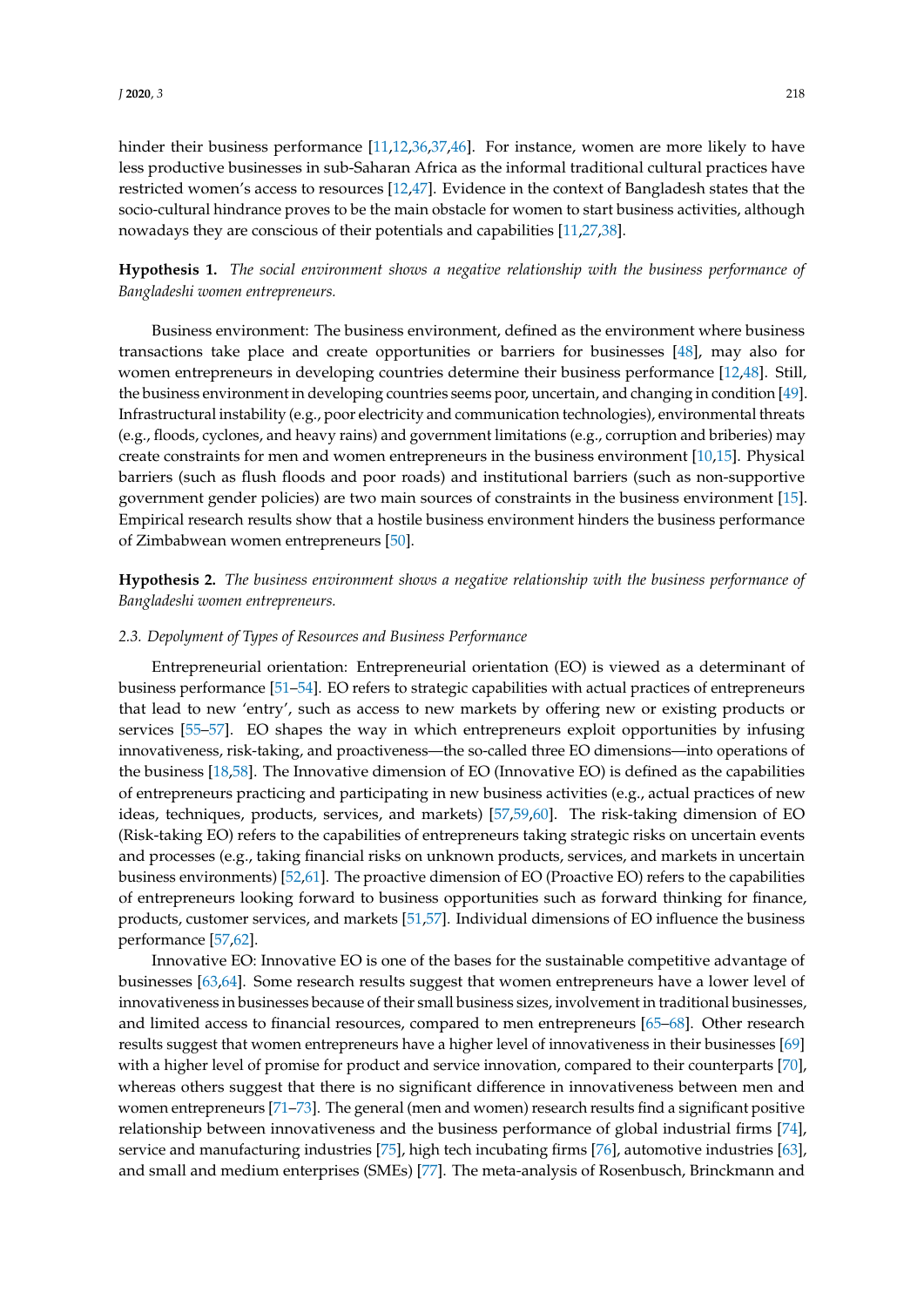Bausch [\[78\]](#page-17-13) also concludes there is a positive relationship between innovativeness and the business performance of SMEs. We use the general (or predominantly male) research results on the relationship between innovativeness and business performance, and adapt them to women because of the absence of research results on women's entrepreneurship.

**Hypothesis 3a.** *Innovative EO shows a positive relationship with the business performance of Bangladeshi women entrepreneurs.*

Risk-taking EO: Risk-taking EO may be positively related with business performance [\[38,](#page-16-9)[57\]](#page-16-16). Some researchers suggest that women are more likely to seek business protection and take on low-risk businesses [\[65](#page-17-3)[,79\]](#page-17-14). To avoid risk, women entrepreneurs are less likely to invest a higher level of capital in businesses, are more likely to start their businesses with a lower amount of capital [\[80\]](#page-17-15), and are less likely to take external capital, compared to men entrepreneurs [\[81\]](#page-17-16). Likewise, they have a lower expectation of financing their debt in businesses [\[82\]](#page-17-17). Lim and Envick [\[72\]](#page-17-18) also suggest that women are more risk-averse, compared to men. Other researchers find that there is no significant difference in risk-taking between men and women entrepreneurs [\[83,](#page-17-19)[84\]](#page-17-20). Tan [\[73\]](#page-17-8) finds that women entrepreneurs take higher risks to gain higher profit and competitive advantage, and thereby outperform in their businesses, compared to their male counterparts. The general research results find that risk-taking has a significant positive relationship with the business performance of SMEs [\[85\]](#page-17-21), small business owners [\[86\]](#page-17-22), and manufacturing, wholesale, retail, and service companies [\[87\]](#page-17-23). Moreover, based on 30 examples of Nigerian women entrepreneurs, Garba [\[88\]](#page-18-0) finds that risk-taking has a positive relationship with business expansion.

**Hypothesis 3b.** *Risk-taking EO shows a positive relationship with the business performance of Bangladeshi women entrepreneurs.*

Proactive EO: Proactive EO has a mostly positive relation with business performance [\[89,](#page-18-1)[90\]](#page-18-2). The gender stereotypes (men are more capable, compared to women) negatively affect the entrepreneurial intentions of women with proactive attitudes [\[91\]](#page-18-3). Lim and Envick [\[72\]](#page-17-18) find that women entrepreneurs are less proactive in exploiting entrepreneurial opportunities, compared to men entrepreneurs. Tan [\[73\]](#page-17-8) finds that there is no significant difference between men and women entrepreneurs' proactiveness. The general research results find that proactiveness has a positive relationship with the business performance of small business owners [\[86\]](#page-17-22), high tech incubating firms [\[76\]](#page-17-11), service and manufacturing sector SMEs [\[62\]](#page-17-0), and manufacturing, service, and retail sector SMEs [\[92\]](#page-18-4). Also, Lerner and Almor [\[69\]](#page-17-5) find that proactiveness of Israeli women entrepreneurs has a positive relationship with their business performance.

**Hypothesis 3c.** *Proactive EO shows a positive relationship with the business performance of Bangladeshi women entrepreneurs.*

Human capital: Human capital is defined as the knowledge and skills of individuals that increase their intellectual capabilities and lead to efficient and productive activities [\[93\]](#page-18-5). Entrepreneurs with a high level of human capital may expect better business performance, compared to entrepreneurs with a low level [\[94\]](#page-18-6). Education and training are known as the best investments in building and improving human capital [\[95\]](#page-18-7). Education leads to the explicit knowledge of individuals [\[95\]](#page-18-7). The knowledge derived from education may be useful for entrepreneurs to improve their business performance [\[96\]](#page-18-8). Several studies show that education is a key determinant for profitability [\[97\]](#page-18-9), productivity growth [\[47\]](#page-16-8), annual turnover (or annual sales) and employment growth of women entrepreneurs [\[98\]](#page-18-10). Next to education, training may increase working capability [\[95\]](#page-18-7), and thus, this has a potential to improve the business performance of entrepreneurs [\[99\]](#page-18-11). Empirical research results show that business training has a positive effect on the net income [\[100\]](#page-18-12) and annual sales of women entrepreneurs [\[98\]](#page-18-10).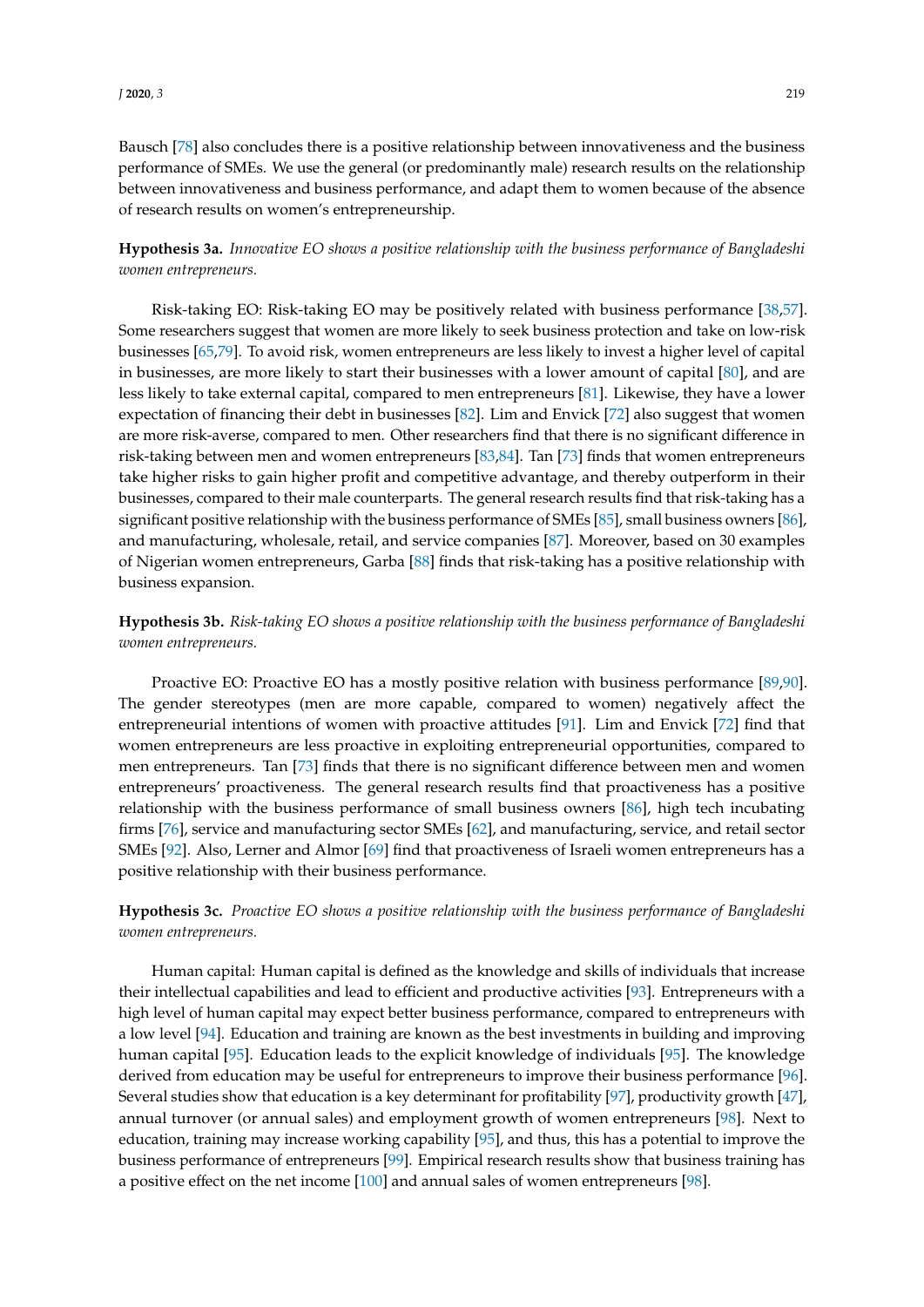*J* **2020**, *3* 220

**Hypothesis 4.** *Education level shows a positive relationship with the business performance of Bangladeshi women entrepreneurs.*

**Hypothesis 5.** *Business trainings show a positive relationship with the business performance of Bangladeshi women entrepreneurs.*

Social capital: Social capital, defined in the literature as the resource, whether actual or virtual, that can be achieved through a network of social ties or relationships [\[101](#page-18-13)[,102\]](#page-18-14), is considered as a determinant of business performance [\[25,](#page-15-24)[38,](#page-16-9)[96,](#page-18-8)[102,](#page-18-14)[103\]](#page-18-15). This can be a potential resource for entrepreneurs who can derive it from their network, which is defined as a set of interactive ties/relationships that individuals have and can benefit from in pursuing their interests [\[38,](#page-16-9)[104\]](#page-18-16). The personal network of an entrepreneur includes all the people with whom she has direct social relationships, encompassing friends, family, business partners, bankers, and so on [\[105–](#page-18-17)[108\]](#page-18-18). The benefits that entrepreneurs can get through social relationships or ties are evident in the identification and exploitation of business opportunities: Social ties provide access to valuable resources, such as financial and physical capital (e.g., money and materials), symbolic support (e.g., certification, approval and legitimacy), and new information (e.g., practical knowledge, advice, and direction) [\[105](#page-18-17)[,109](#page-18-19)[,110\]](#page-18-20). Social ties shaped in bonding (family and friends), bridging (other colleagues), and linking ties (GOs and NGOs) [\[108\]](#page-18-18) of women entrepreneurs may be helpful in providing not only motivation, but also instant cash support and experience-oriented and calculative advice [\[13,](#page-15-1)[108\]](#page-18-18). We therefore assume a positive effect of social ties on business performance.

**Hypothesis 6.** *Social ties show a positive relationship with the business performance of Bangladeshi women entrepreneurs.*

# **3. Data and Methods**

#### *3.1. Research Setting, Samples and Data Collection*

The research took place in the Jamalpur and Mymensingh districts of Bangladesh. These districts were selected because: (i) a large number (though not quantifiable) of women have been developing for long time in these districts (more than in others in Bangladesh) their own handicraft businesses, which represent a profitable business in the area; (ii) the business environment in these districts is challenging because of poor roads, bridges, electricity, and communication technologies, as well as consequential threat of flooding; and (iii) the social environment is dominated by patriarchy and the Muslim religion, which affects the societal position of women. Women entrepreneurs have shops where they sell different types of handicraft products, for example, fabric, bamboo, cane, jute, leather, and wooden products.

To find examples of women entrepreneurs, we asked for lists of names from organizations (the organizations we contacted were: the government organizations BSCIC (Bangladesh Small and Cottage Industries Corporation), DWA (Directorate of Women Affairs), JMS (Jatiya Mahila Sangstha); non-government organizations WV (World Vision) and BRAC (Bangladesh Rural Advancement Committee); commercial and specialised banks NB (National Bank) and GB (Grameen Bank); and other organizations BWCCI (Bangladesh Women Chamber of Commerce and Industry), Trinamool Nari Unnayan Samity, Srijan Mohila Sangstha, Jamalpur Zilla Hasta Silpa Babsahi Samity, Jamalpur District Handicrafts Associations) that support women and their handicraft businesses in these districts. These organizations provided us a total of 789 women entrepreneurs' names. After crosschecking and skipping overlapping names, we had 440 names of women entrepreneurs. Finally, based on the definition of women entrepreneur in our research, we selected a sample of 300 women entrepreneurs as respondents for the survey.

Data were collected through a survey (i.e., executed as site visits) using a structured questionnaire. To create a valid and relevant questionnaire in this context, we discussed the structure and contents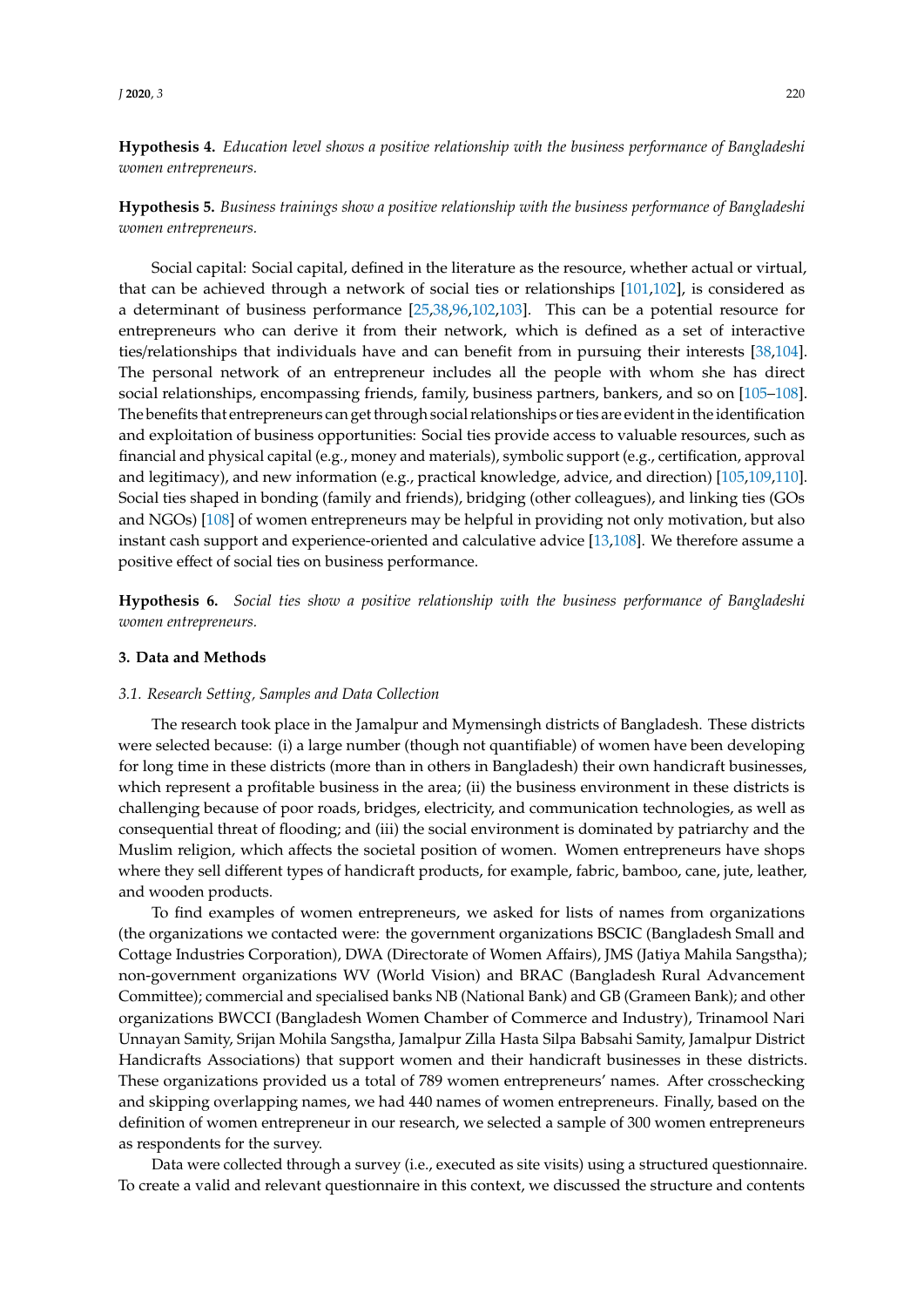*J* **2020**, *3* 221

of the questionnaire with 12 local experts from BSCIC, DWA, JMS, WV, BRAC, NB, GB and BWCCI. After receiving suggestions from the local experts, we added, corrected, and modified the questions in the draft questionnaire without endangering the theoretical relations between concepts and questions. To check the validity of the questionnaire in practice, a pilot survey of 20 respondents in both districts (10 from each district) was done. Based on feedbacks from respondents in the pilot survey, the survey questionnaire was finalized. The researcher and three graduate students of Bangladesh Agricultural University conducted the survey. A two-day long training period provided the fellow interviewers with the theoretical background of the research and interview techniques. The interviewer helped respondents to understand each rating question in the questionnaire. Data were collected from February 2015 through June 2015 through face-to-face one-and-a-half-hour interviews.

## *3.2. Variables Measured*

## 3.2.1. Dependent Variable

Business performance: Business performance can be measured via perceived financial and non-financial and archival (objective) financial performance measures [\[51\]](#page-16-13). Perceived measures use a rating scale compared to competitors, whereas archival measures use actual financial data (e.g., yearly sales) [\[111–](#page-18-21)[113\]](#page-18-22). As in Dess and Robinson [\[112\]](#page-18-23), perceived performance measure was used because of the unavailability of archival financial data in this context. The business performance of women entrepreneurs was measured on a seven-point Likert scale (1 = completely disagree, 7 = completely agree) adapted from Stam and Elfring [\[114\]](#page-19-0). The summated score [\[76\]](#page-17-11) of the items on the scale represented the business performance of women entrepreneurs (see Table [1\)](#page-7-0).

## 3.2.2. Independent Variables

Social environment: The social environment was measured on a seven-point Likert scale  $(1 = \text{completely disagree}, 7 = \text{completely agree})$  with items of hindrance due to family, norms, customs, traditions, and religion over business experiences.

Business environment: The business environment was measured with the following four items: hindrance due to inadequate infrastructure (electricity and information technology); hindrance due to environmental threats (flood and heavy rains); hindrance due to political instability (strike, illegal tolls, and briberies); hindrance due to government rules and regulations (license, tax, and VAT (value added tax)) over business experiences. Items were adapted from Rodríguez-Gutiérrez, Moreno [\[77\]](#page-17-12) and measured on a seven-point Likert scale (1 = completely disagree, 7 = completely agree). The summated score [\[76\]](#page-17-11) of the four items of the scale represented the business environment.

Entrepreneurial orientation (EO): To measure EO dimensions of women entrepreneurs, we adapted the EO scale of Verhees, Lans [\[115\]](#page-19-1). The EO scale included a total of 22 items of innovativeness, risk-taking, and proactiveness. Items were measured on a seven-point Likert scale  $(1 =$  completely disagree,  $7 =$  completely agree) and are shown in Table [A1.](#page-14-10) EO dimensions of women entrepreneurs resulted from exploratory factor analysis (see Table [2\)](#page-7-1).

Education level: Education level was measured as the highest level of education of women entrepreneurs.

Business training: This was measured as the average number of hours per year of business training received by women entrepreneurs.

Social ties: The social ties data of Bangladeshi women entrepreneurs were gathered using the name generator technique that allowed for acquiring data on the structural characteristics of the ties (e.g., the number of ties) [\[116\]](#page-19-2). The number of social ties is the most usual measure of social ties [\[105–](#page-18-17)[107\]](#page-18-24). Women entrepreneurs were asked to name people with whom they exchange information while chatting about matters of finance, market, raw materials, and technology [\[117\]](#page-19-3). These abovementioned relationships were labelled as social ties, which were measured as the number of their relationships/ties (see Table [1\)](#page-7-0).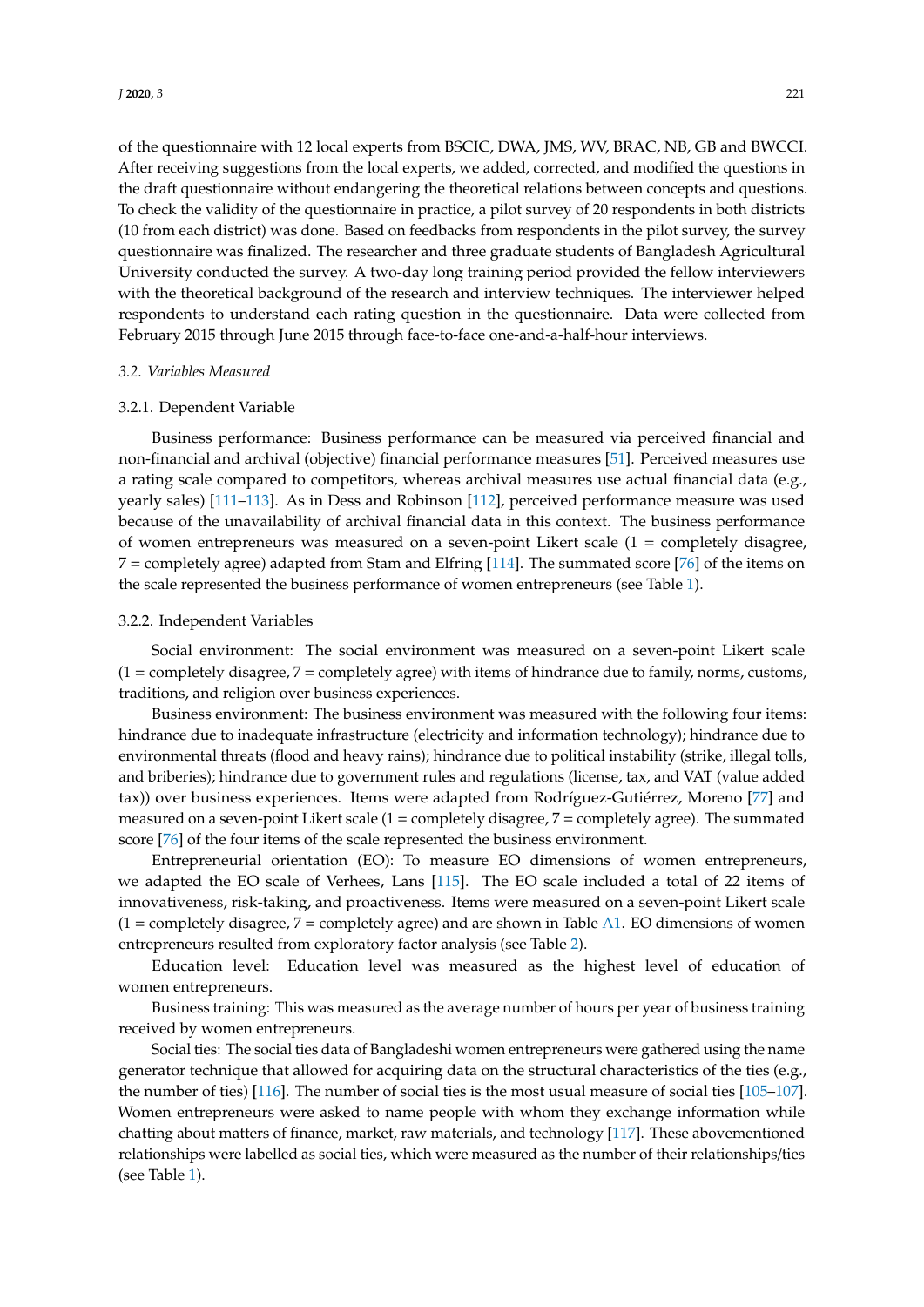| <b>Table 1.</b> Operationalization of variables. |  |  |  |
|--------------------------------------------------|--|--|--|
|--------------------------------------------------|--|--|--|

<span id="page-7-0"></span>

| <b>Variables</b>                                            | Operationalization                                                                                                                                                                                                                                                                                                                                  | Scale                               | Cronbach's $\alpha$ |  |
|-------------------------------------------------------------|-----------------------------------------------------------------------------------------------------------------------------------------------------------------------------------------------------------------------------------------------------------------------------------------------------------------------------------------------------|-------------------------------------|---------------------|--|
| Business performance                                        | Sum of: The total volume of my firm's<br>production has increased; I was satisfied<br>with the price that I got from my customers;<br>Customers were satisfied with my products<br>and services; My shop had better products<br>on offer compared to other handicrafts<br>shops; My shop had a higher profit<br>compared to other handicrafts shops | Likert 1-7<br>(summated scale 5-35) | 0.75                |  |
| Social environment                                          | Hindrance due to family, norms, customs,<br>traditions and religion                                                                                                                                                                                                                                                                                 | Likert 1-7                          |                     |  |
| <b>Business environment</b>                                 | Sum of the: Hindrance due to inadequate<br>infrastructure (electricity and information<br>technology); Hindrance due to political<br>instability (strike, illegal tolls and briberies);<br>Hindrance due to environmental threats<br>(flood and heavy rains); Hindrance due to<br>government rules and regulations (license,<br>tax and vat)        | Likert 1–7<br>(summated scale 4-28) | 0.70                |  |
| Innovative-proactive<br>entrepreneurial<br>orientation (EO) | Reported later (Table 2)                                                                                                                                                                                                                                                                                                                            | Likert 1–7                          | 0.95                |  |
| Risk-taking EO                                              | Reported later (Table 2)                                                                                                                                                                                                                                                                                                                            | Likert 1-7                          | 0.91                |  |
| Social ties                                                 | The total number of social ties of<br>women entrepreneurs                                                                                                                                                                                                                                                                                           | Continuous variable                 |                     |  |
| <b>Education</b> level                                      | The highest level of education: $(0 = no$<br>formal education; $1 =$ primary school;<br>$2 =$ secondary school; $3 =$ higher secondary<br>school; $4 =$ vocational and<br>university education)                                                                                                                                                     | Categorical variable                |                     |  |
| Business training                                           | The total number of hours of<br>business-related training/business age                                                                                                                                                                                                                                                                              | Continuous variable                 |                     |  |
| Financial capital                                           | Current inventory + (the value of<br>facilities/business age)<br>(Value of facilities $=$ shop $+$ sewing<br>machine + embroidery machine + furniture<br>+ computer + other fixed assets)                                                                                                                                                           | Continuous variable                 |                     |  |
| Business age                                                | The number of years since women<br>entrepreneurs started the businesses                                                                                                                                                                                                                                                                             | Continuous variable                 |                     |  |

Note: Cronbach's α cannot be measured for single item variables and they are indicated as (-).

**Table 2.** Exploratory factor analysis for items of EO dimensions.

<span id="page-7-1"></span>

| Items                                                                                           | <b>EO Dimensions</b>                |                            |  |  |  |
|-------------------------------------------------------------------------------------------------|-------------------------------------|----------------------------|--|--|--|
|                                                                                                 | Innovative-Proactive EO $(\lambda)$ | Risk-Taking EO $(\lambda)$ |  |  |  |
| I produce a variety of unique products                                                          | 0.81                                |                            |  |  |  |
| I use new techniques in production and marketing                                                | 0.77                                |                            |  |  |  |
| I always look for new markets                                                                   | 0.74                                |                            |  |  |  |
| I start production and marketing of new products faster than competitors                        | 0.73                                |                            |  |  |  |
| I always try out new products                                                                   | 0.73                                |                            |  |  |  |
| I introduce new and uncommon products into the market                                           | 0.73                                |                            |  |  |  |
| I always look for new ideas and techniques                                                      | 0.71                                |                            |  |  |  |
| I am able to predict future demands and the necessary changes of products                       | 0.68                                |                            |  |  |  |
| I usually initiate activities before other handicraft firms do                                  | 0.65                                | 0.44                       |  |  |  |
| I always start new activities if I see an opportunity                                           | 0.63                                |                            |  |  |  |
| I take financial risks for higher profit                                                        |                                     | 0.79                       |  |  |  |
| I invest extra time in products and services that yield a higher profit                         |                                     | 0.78                       |  |  |  |
| I always take risks if I see an opportunity                                                     |                                     | 0.75                       |  |  |  |
| I take financial risks by producing new products and to go to new markets                       | 0.41                                | 0.74                       |  |  |  |
| I invest extra money in products and services that yield a higher profit                        | 0.52                                | 0.69                       |  |  |  |
| I am always eager to find potential strategies for higher profit                                | 0.46                                | 0.64                       |  |  |  |
| I use my own techniques to create new products                                                  |                                     | 0.61                       |  |  |  |
| Data fit statistics:<br>Bartlett's test: chi-square (df = 136) = 3825.58, (p) < 0.01; KMO: 0.95 |                                     |                            |  |  |  |
| Total variance explained: 65.28%                                                                |                                     |                            |  |  |  |
| Factor loading $(\lambda)$ smaller than 0.40 is suppressed.                                     |                                     |                            |  |  |  |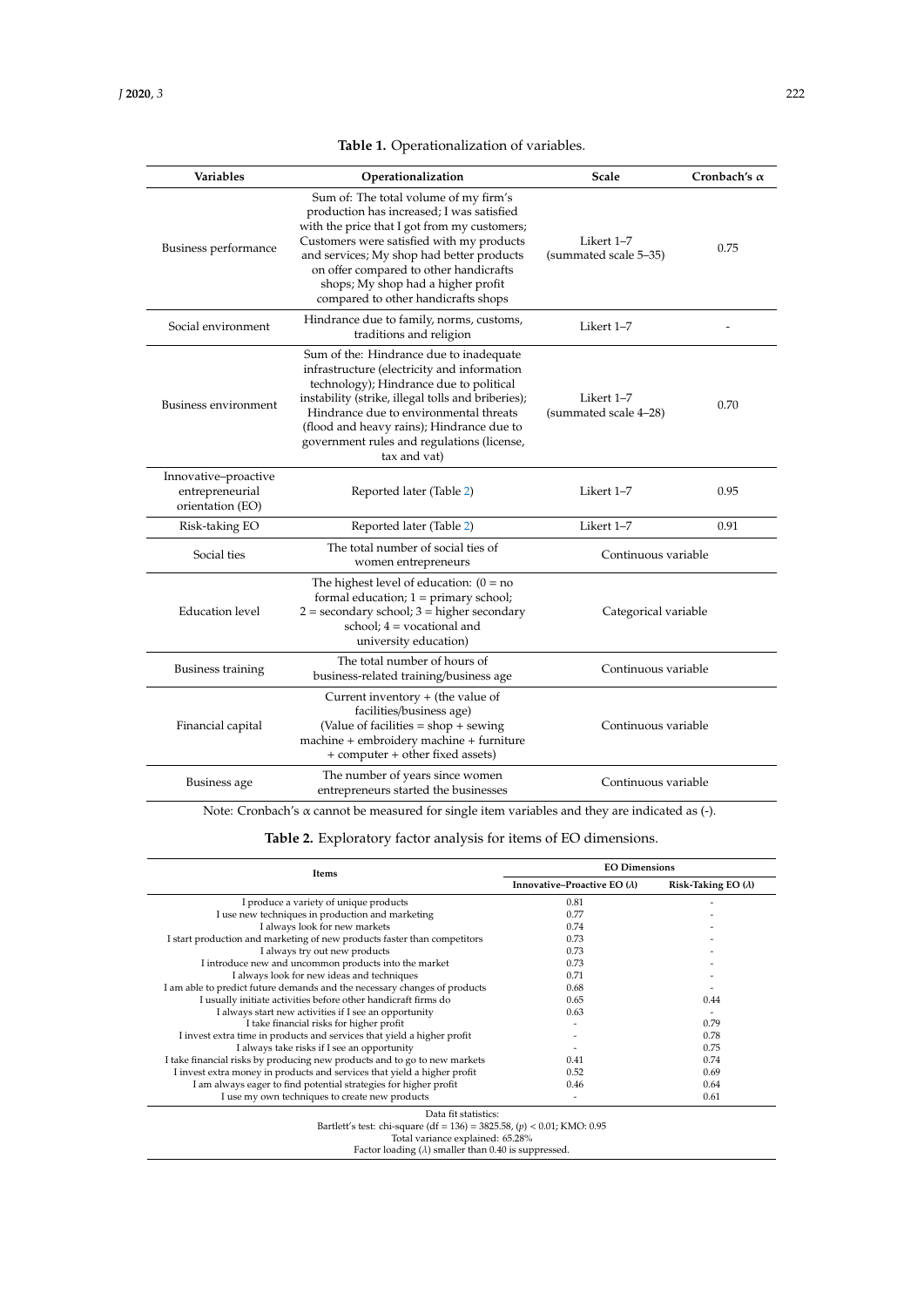Financial capital such as money or credit is the most common resource that can easily be changed into business resources [\[118\]](#page-19-4). Financial capital was therefore used as a control variable for business performance. This was measured as the current investment in inventory and facilities used by women entrepreneurs. Women entrepreneurs face challenges in exploring and exploiting business opportunities at different ages of their business [\[114,](#page-19-0)[119\]](#page-19-5). Consequently, business age was used as a control variable, measured as the number of years since women entrepreneurs started their businesses (see Table [1\)](#page-7-0).

## **4. Data Analyses**

We adopted two steps of empirical strategy. The first step included preparatory work aimed at (1) identifying the EO dimensions in the Bangladeshi context through an exploratory factor analysis; (2) checking for the consistency of items used in latent variables by means of a reliability analysis; (3) testing the common method bias through a marker variable analysis; (4) reporting on the descriptive statistics (mean and standard deviation) and the bivariate correlation of variables used in the model (Table [3\)](#page-8-0). The second step was a hierarchical multiple regression analysis.

# *4.1. Exploratory Factor Analysis*

We conducted an exploratory factor analysis to test the multidimensionality of the EO concept and also identified the EO dimensions in the Bangladeshi women entrepreneurs' context [\[62\]](#page-17-0). We followed principal component analysis with Varimax rotation and Kaiser's criterion (eigenvalues > 1) [\[120\]](#page-19-6). The analysis included 22 items of innovativeness, risk-taking, and proactiveness. After the analysis, we took three items out of proactiveness and one item out of risk-taking because they were cross-loaded in two components with a single loading higher than 0.40, and the difference between loadings was lower than 0.10 [\[121\]](#page-19-7). After taking out the four items, we redid the analysis with 18 items. After the analysis, we took one item out of proactiveness for the same reason as the first removal. After deleting the one item, we redid the analysis with 17 items and finally got a two-component solution for EO, which met Kaiser's criterion and explained 65.28% of total variation. Items loading higher than 0.60 constructed each component in this analysis. We labelled the first component as Innovative–proactive EO because items of innovativeness and proactiveness dominated this component. Similarly, the second component was labelled Risk-taking EO, as items of risk-taking dominated this component, although two items of proactiveness loaded on it (Table [2\)](#page-7-1). Thus, two EO dimensions, namely, Innovative–proactive EO and Risk-taking EO, were retained in further analyses (descriptive statistics and regression).

| <b>Table 3.</b> Descriptive statistics and Correlations ( $N = 211$ ). |
|------------------------------------------------------------------------|
|------------------------------------------------------------------------|

<span id="page-8-0"></span>

| <b>Variables</b>           | Mean    | SD        |                     |           | 3                     | 4                    | 5          | 6         |           | 8          |                      | 10   |
|----------------------------|---------|-----------|---------------------|-----------|-----------------------|----------------------|------------|-----------|-----------|------------|----------------------|------|
| 1. Business performance    | 29.14   | 3.00      | 1.00                |           |                       |                      |            |           |           |            |                      |      |
| 2. Financial capital       | 4408.69 | 12.028.57 | $0.31***$           | 1.00      |                       |                      |            |           |           |            |                      |      |
| 3. Business age            | 8.73    | 5.97      | 0.11                | 0.10      | 1.00                  |                      |            |           |           |            |                      |      |
| 4. Social environment      | 5.01    | 1.50      | $-0.13$             | 0.01      | $-0.03$               | 1.00                 |            |           |           |            |                      |      |
| 5. Business environment    | 20.96   | 4.07      | $-0.02$             | 0.06      | $-0.07$               | $0.29***$            | 1.00       |           |           |            |                      |      |
| 6. Innovative-proactive EO | 5.88    | 1.02      | $0.43***$           | $0.16$ ** | $-0.03$               | 0.02                 | $-0.17$ ** | 1.00      |           |            |                      |      |
| 7. Risk-taking EO          | 5.94    | 0.99      | $0.30***$           | $0.18***$ | 0.06                  | 0.01                 | 0.03       | 0.03      | 1.00      |            |                      |      |
| 8. Education level         | 2.02    | 1.08      | $0.25***$           | $0.15$ ** | $-0.05$               | $-0.03$              | $-0.07$    | $0.33***$ | 0.09      | 1.00       |                      |      |
| 9. Business training       | 29.86   | 56.99     | $0.13$ <sup>*</sup> | 0.10      | $-0.16$ <sup>**</sup> | $0.14$ <sup>**</sup> | 0.01       | 0.09      | 0.05      | $0.26$ *** | 1.00                 |      |
| 10. Social ties            | 3.96    | 1.23      | $-0.02$             | $-0.01$   | 0.09                  | $-0.08$              | 0.04       | 0.10      | $0.18***$ | $0.23***$  | $0.16$ <sup>**</sup> | 1.00 |

\*, \*\* and \*\*\* Significant at 10% ( $p < 0.10$ ), 5% ( $p < 0.05$ ) and 1% ( $p < 0.01$ ) levels.

#### *4.2. Reliability Analysis*

The reliability analysis is indicated by Cronbach's alpha  $(\alpha)$ , and it should be greater than 0.70 [\[120\]](#page-19-6). The value of Cronbach's  $\alpha$  for all the latent variables was higher than the threshold value: business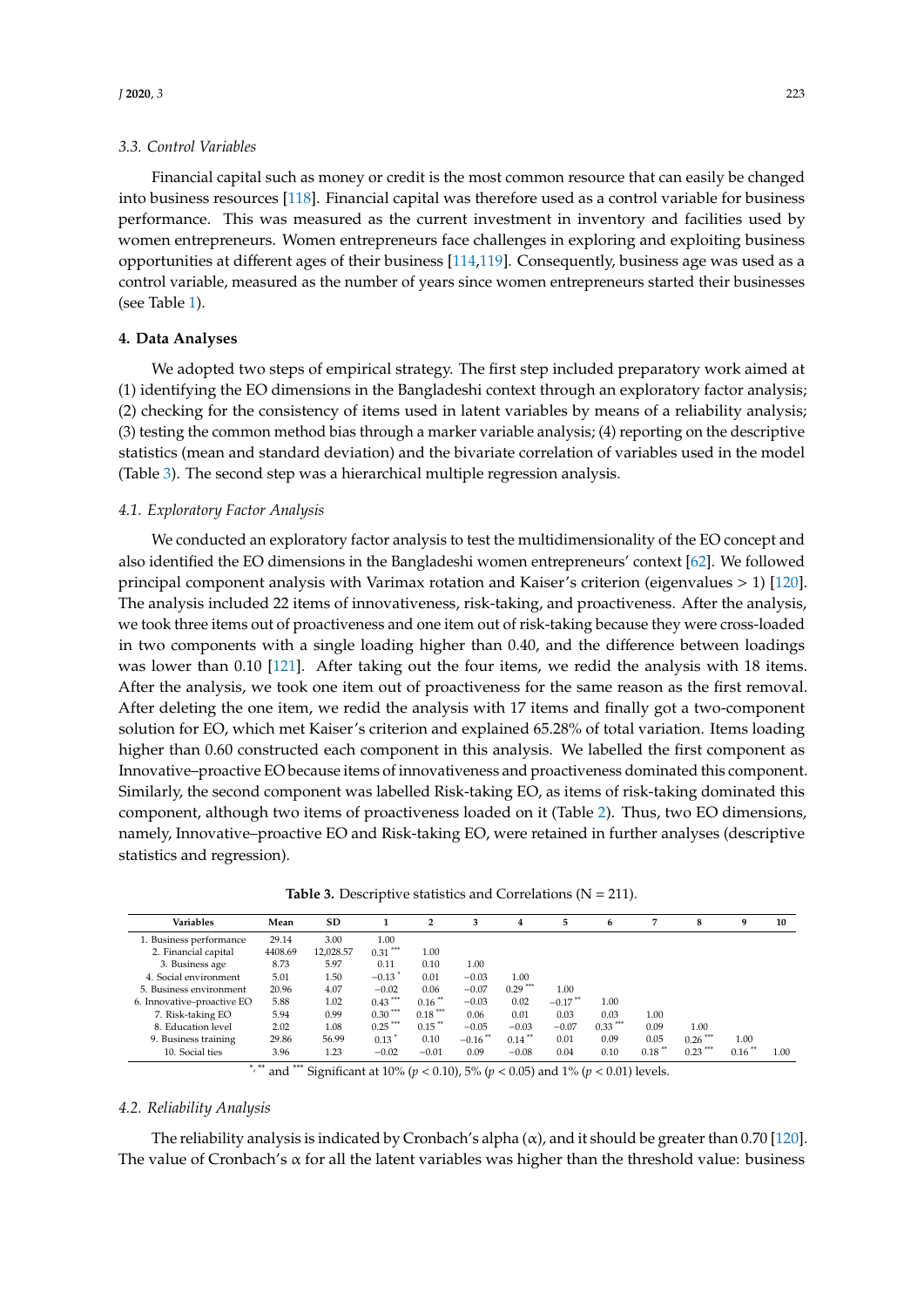performance (0.75), business environment (0.70), Innovative–proactive EO (0.95), and Risk-taking EO (0.91).

#### *4.3. Marker Variable Analysis*

We used the marker variable analysis to assess the common method variance (CMV). We separated out the CMV from the uncorrected correlations (denoted  $r<sub>u</sub>$ ) to arrive at the CMV-corrected correlation coefficients (denoted  $r_a$ ). Testing for the significance of the CMV-corrected correlations  $(r_a)$  provided an estimate of the magnitude and significance of common method variance in the data. Correlations that remain significant after having controlled for CMV are unlikely to be severely affected by method variance [\[122\]](#page-19-8). The CMV corrected *r<sup>a</sup>* correlations are computed as follows:

$$
r_a = \frac{r_u - r_m}{1 - r_m},\tag{1}
$$

where  $r_a$  is the CMV-corrected correlation and  $r_u$  is the original uncorrected correlation. For  $r_u$  we selected a correlation that was fundamental to our hypotheses (here: the correlation between business performance and *I start production and marketing of new products faster than competitors;*  $r_u = 0.42$ *). For*  $r_m$ *,* we selected the smallest correlation between any pair of variables that was theoretically unrelated. We used the bivariate correlation of both marker variables as an indicator of CMV (here: the correlation between business performance and *I take financial risks for higher profit*;  $r_m = 0.28$ ). We arrived at  $r_a = (0.42 - 0.28)/(1 - 0.28) = 0.19.$ 

The t-statistic to assess the statistical significance of  $r_a$  is computed as follows:

$$
t_{(\frac{\alpha}{2}, n-3)} = r_a / \sqrt{(1 - r_a^2) / (n-3)} = 3.35. \tag{2}
$$

The test statistic (3.35) was higher than 1.96, indicating that common method variance was not a serious problem in our research.

#### *4.4. Hierarchical Multiple Regression Analysis (HMRA)*

We ran hierarchical multiple regression analysis to test the hypotheses on the determinants of the business performance of Bangladeshi women entrepreneurs. This method was chosen because of our aim to examine the additive influence exerted by independent variables on dependent variable to the control variables. Due to 83 incomplete pieces of information on social ties, two missing values on financial capital, and four outliers, the final sample comprised 211 respondents. We also tested for linearity (adding square variables), heteroskedasticity (Breusch–Pagan test), multicollinearity (condition index and VIF (Variance Inflation Factor)), and normality (Kolmogorov–Smirnov test).

#### **5. Results**

Table [3](#page-8-0) provides the descriptive statistics and the correlations of all variables used in regression analyses. The correlation table shows substantial correlations between the variables. Descriptive statistics show that the average business performance score of women entrepreneurs is quite high (about 29 out of 35). They are experienced in their businesses, as is clear from their average business age (about 9 years). Nevertheless, the current investment indicated by financial capital in their businesses is reasonably low (on average USD 4409). On average, they have about four social ties. The average scores of these entrepreneurs for barriers in the business environment (about 21 out of 28) and for barriers in social environment (5 out of 7) are moderately high. Moreover, on average, the scores of their Innovative–proactive EO (5.88 out of 7) and Risk-taking EO (5.94 out of 7) are high. Their average education level is low (secondary school) and they receive on average about 30 h of business training per year (Table [3\)](#page-8-0).

Table [4](#page-10-0) contains the hierarchical multiple regression models. Model 1 is the base model, including control variables. Model 2 is the final model, incorporating all independent variables with control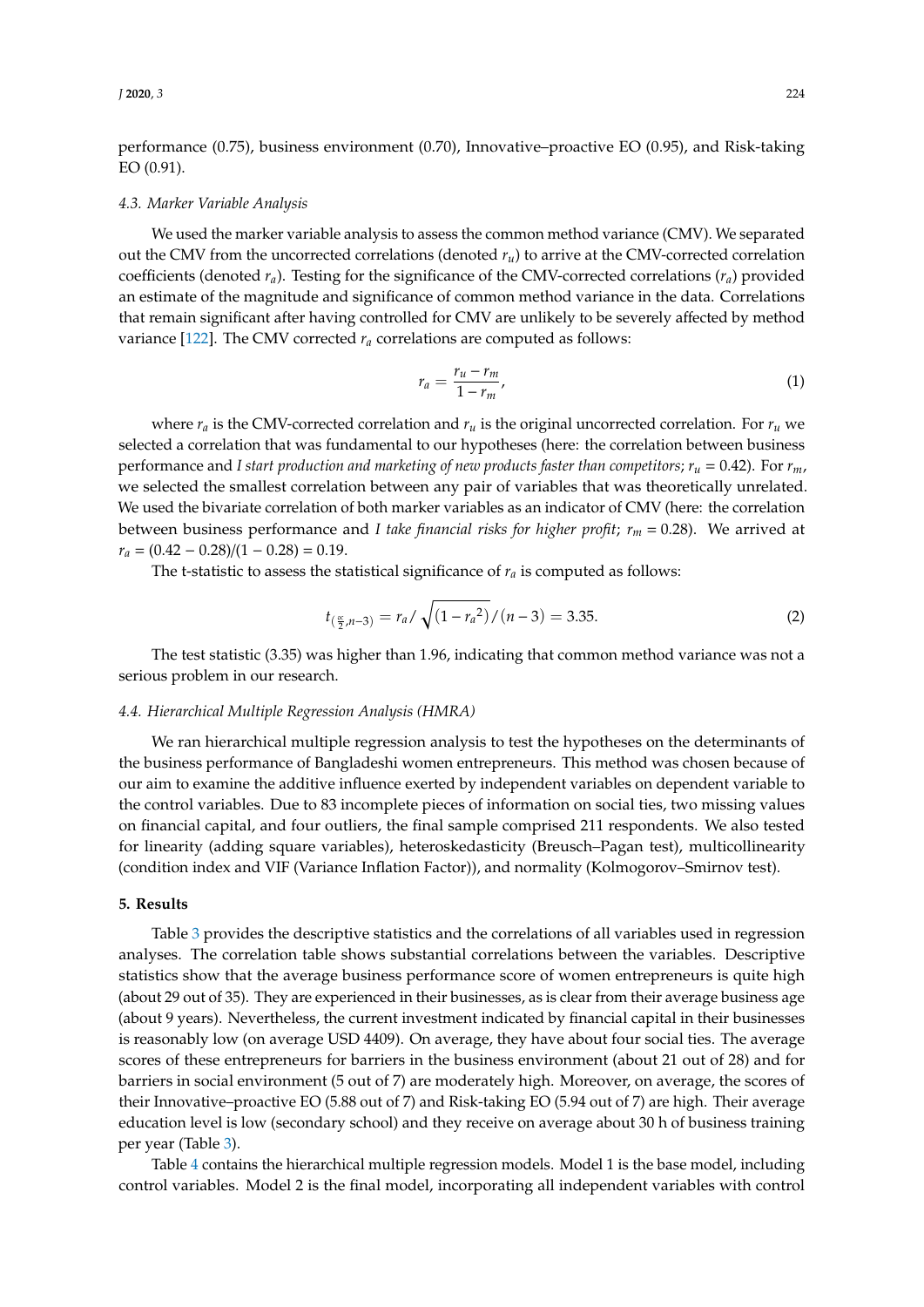variables. We reported regression coefficients, t values, significance level, adjusted R<sup>2</sup>, F test (overall model significance), maximum VIF, condition index, *X* <sup>2</sup> value, and ZRE (standardized residuals) statistic for both models. In the final model, the maximum VIF (1.24) indicates no serious multicollinearity because it is within the threshold VIF value (10) [\[123\]](#page-19-9). The condition index (19.72) is within limit (30), which confirms no apparent multicollinearity [\[124\]](#page-19-10). The ZRE statistic (.04) indicates that the residuals are normally distributed. Furthermore, the *X* <sup>2</sup> value (2.18) indicates the constant variance of residuals, as we cannot reject the hypothesis of constant variance at 5% level of significance. We can therefore consider our final model robust.

<span id="page-10-0"></span>

| Variables                                                                           | Model 1 (Base)                            |         | Model 2 (Final)                        |         |  |  |
|-------------------------------------------------------------------------------------|-------------------------------------------|---------|----------------------------------------|---------|--|--|
|                                                                                     | Coefficient $(\beta)$                     | t Value | β                                      | t Value |  |  |
|                                                                                     | Step 1: control variables                 |         |                                        |         |  |  |
| Financial capital                                                                   | $0.30***$                                 | 4.59    | $0.16$ $\hspace{0.1cm}^{\ast\ast\ast}$ | 2.69    |  |  |
| Business age                                                                        | 0.08                                      | 1.22    | $0.13$ **                              | 2.17    |  |  |
|                                                                                     | Step 2: control and independent variables |         |                                        |         |  |  |
| Social environment                                                                  |                                           |         | $-0.18$ ***                            | $-3.03$ |  |  |
| Challenging business environment                                                    |                                           |         | 0.10                                   | 1.62    |  |  |
| Innovative-proactive EO                                                             |                                           |         | $0.40$ $\sp{^{***}}$                   | 6.46    |  |  |
| Risk-taking EO                                                                      |                                           |         | $0.26$ $\hspace{0.1cm}^{\ast\ast\ast}$ | 4.55    |  |  |
| <b>Education</b> level                                                              |                                           |         | 0.07                                   | 1.17    |  |  |
| <b>Business training</b>                                                            |                                           |         | $0.11$ <sup>*</sup>                    | 1.87    |  |  |
| Social ties                                                                         |                                           |         | $-0.13$ <sup>**</sup>                  | $-2.09$ |  |  |
| Adjusted $R^2$                                                                      | $0.09$ $\hspace{0.1cm}^{\ast\ast\ast}$    |         | $0.34$ $\hspace{-1.5mm}^{***}$         |         |  |  |
| $\Delta$ in adjusted R <sup>2</sup>                                                 |                                           |         | $0.25$ ***                             |         |  |  |
| F test                                                                              | $11.93***$                                |         | $12.93***$                             |         |  |  |
| Maximum Variance Inflation Factor (VIF) for<br>multicollinearity                    | 1.01                                      |         | 1.24                                   |         |  |  |
| Condition index for multicollinearity                                               | 3.43                                      |         | 19.72                                  |         |  |  |
| $X^2$ for Breusch–Pagan test for<br>heteroskedasticity                              | 0.00                                      |         | 2.18                                   |         |  |  |
| ZRE (standardized residuals) statistic for<br>Kolmogorov-Smirnov test for normality | 0.04                                      |         | 0.04                                   |         |  |  |
| Number of respondents                                                               | 211                                       |         | 211                                    |         |  |  |

| Table 4. Results of hierarchical multiple regression models <sup>a</sup> |  |
|--------------------------------------------------------------------------|--|
|--------------------------------------------------------------------------|--|

.

<sup>a</sup> Standardized regression coefficients are reported. \*,\*\* and \*\*\* Significant at  $10\%$  ( $p < 0.10$ ), 5% ( $p < 0.05$ ) and 1% (*p* < 0.01) levels.

Model 1 explains the relationships between control variables and the business performance of women entrepreneurs. Financial capital has a positive significant relationship with business performance (β = 0.30, *t* value = 4.59). This result is in line with Lee, Lee and Pennings [\[119\]](#page-19-5). Here, business age does not show a statistically significant relationship with business performance. Model 1 explains 9% variation of the total variation of women entrepreneurs' business performance (Adjusted  $R^2$  = 0.09). Thus we added the related independent variables in the successive model.

Model 2 is the final model explaining the relationships between control and independent variables with business performance. Social environment shows a negative significant relationship with business performance ( $\beta = -0.18$ , *t* value =  $-3.03$ ), which supports our Hypothesis 1. The relationship between business environment and performance is not statistically significant and therefore we do not have support for Hypothesis 2. Innovative–proactive EO shows a positive and statistically significant relationship with business performance  $(β = 0.40, t$  value = 6.46). We cannot relate this result directly to Hypotheses 3a and 3c, since this dimension incorporates the two dimensions (innovativeness and proactiveness) usually discussed in the literature. It obviously indicates that the combination of innovativeness and proactiveness influences Bangladeshi women's business performance in a positive way. Likewise, Risk-taking EO has a positive and significant relationship with business performance  $(\beta = 0.26, t$  value = 4.55), supporting our Hypothesis 3b. However, education level does not show a statistically significant relationship with business performance, and consequently we do not have support for our Hypothesis 4. Business training  $(\beta = 0.11, t$  value = 1.87) has a positive significant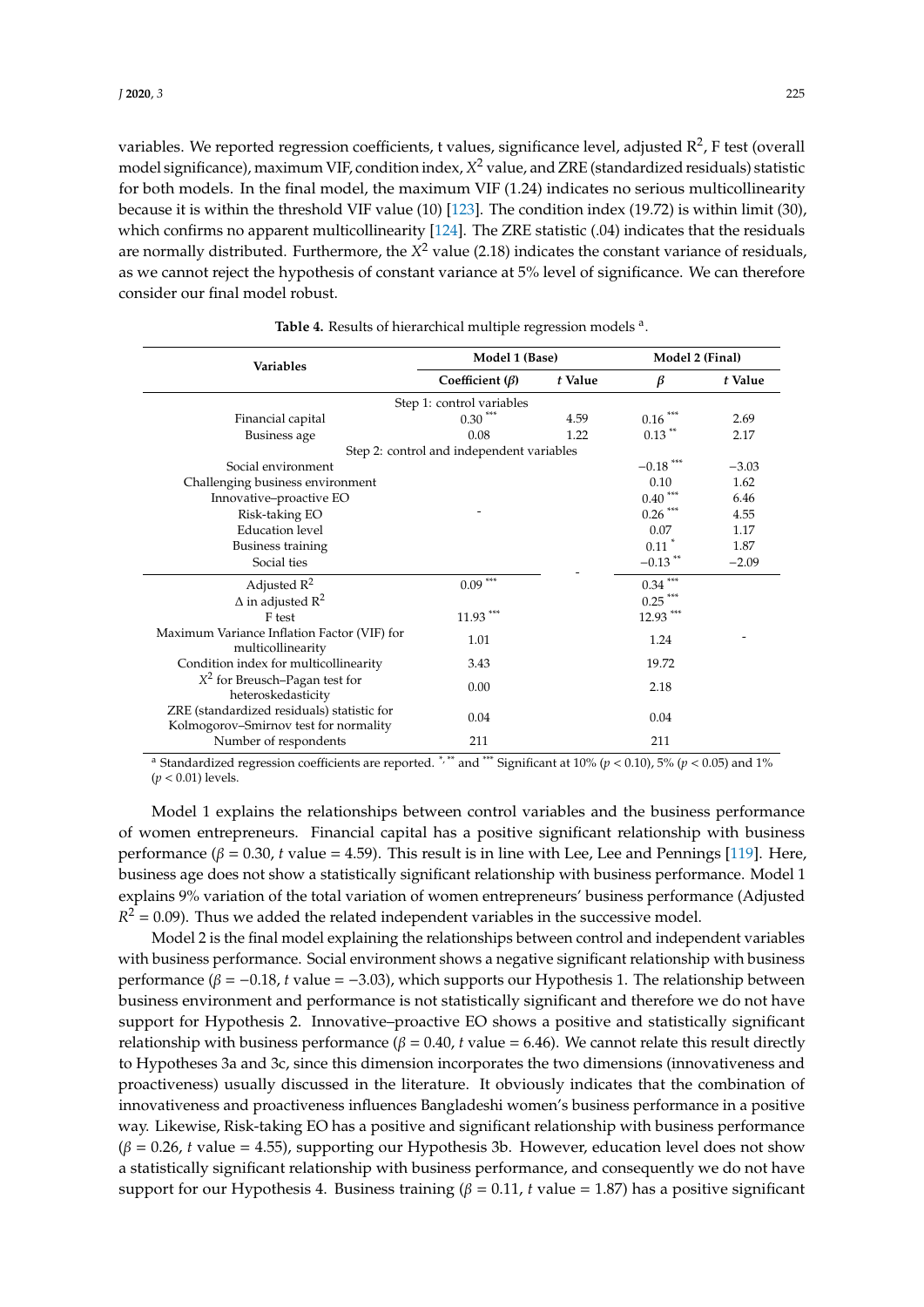relationship with business performance, which supports our Hypothesis 5. Conversely, social ties show a negative significant relationship with business performance ( $β = -0.13$ , *t* value =  $-2.09$ ), which is the opposite of our Hypothesis 6. Of the control variables, financial capital and business age both show a positive significant relationship with business performance. Inclusion of independent variables with control variables significantly increases the explained variance ( $\Delta$  in adjusted  $R^2 = 0.25$ ), and therefore Model 2 explains about 34% variation of the total variation of women's business performance (Adjusted  $R^2 = 0.34$ .

## **6. Discussion**

Based on the theoretical perspective of entrepreneurial bricolage, which reflects the deployment of resources in meagre environments, this research tries to gain insight into how women entrepreneurs operating in constrained environments deploy resources to develop their businesses. In doing so by using five concepts, namely, social and business environments, entrepreneurial orientation (EO), human and social capital, we aim at identifying and exploring the key determinants of women entrepreneurs' business performance in a developing country context, Bangladesh. Here, business performance is considered as an indicator of women entrepreneurs' capacity of deploying the types of resources to develop their businesses in this context.

# *6.1. Constraints on Deploying Resources*

Our research finds that the social environment in terms of social norms, values, traditional customs, and religion is a barrier to the business performance of women entrepreneurs in a patriarchal society, Bangladesh. This finding is consistent with Roomi [\[36\]](#page-15-23), who finds that the barriers of immediate family, independent mobility, and meeting with men negatively affect the employment and sales growth of women entrepreneurs in the Pakistani context. Al-Dajani and Marlow [\[37\]](#page-16-6) and Al-Haddad [\[125\]](#page-19-11) suggest that masculinity or male power represents features or gender stereotypes preventing women from operating their businesses in Jordan. In addition, some studies find that the perception of conflict between the entrepreneurial role and other roles such as mother, wife, and housewife is not supportive of business performance, as in the case of women entrepreneurs in Turkey presented by Ufuk and Özgen [\[126\]](#page-19-12). Other hindrances that the social environment poses for women entrepreneurs are represented by religious norms, as in the case of women operating in Pakistan [\[127–](#page-19-13)[129\]](#page-19-14), or by the caste system, as in India [\[130–](#page-19-15)[132\]](#page-19-16). We therefore suggest that hindrances or barriers of family and socio-cultural norms are often counterproductive for the business performance of women entrepreneurs in a developing world context.

Our study, however, shows that the business environment does not have a statistically significant influence on Bangladeshi women entrepreneurs' business performance.

#### *6.2. Deployment of Types of Resources*

Our findings on the dimensions of EO show the main dimensions: combined Innovative–proactive EO and Risk-taking EO for the Bangladeshi women entrepreneurs' context. This finding is surprising in the sense that research has so far analysed EO as mostly comprising three separate dimensions (innovativeness, proactiveness, and risk-taking), which also influence performance independently from each other [\[57\]](#page-16-16). In this research, the Innovative–proactive EO dimension encompasses in itself elements of both dimensions identified in the literature, and we therefore posit here that it reflects the context within which the analyses are done. The role played by the specific context, the type of questions, and how the respondents handled them may have influenced our findings.

Our empirical research results suggest that the Innovative–proactive EO dimension positively impacts Bangladeshi women entrepreneurs' business performance. This research result contributes to the existing empirical evidences and literature offered by several general (men and women) studies on the separate positive impact of innovativeness [\[75](#page-17-10)[,76](#page-17-11)[,133\]](#page-19-17) and proactiveness on business performance in developed countries [\[62](#page-17-0)[,76\]](#page-17-11). Although it is not possible in our context to separate the impacts that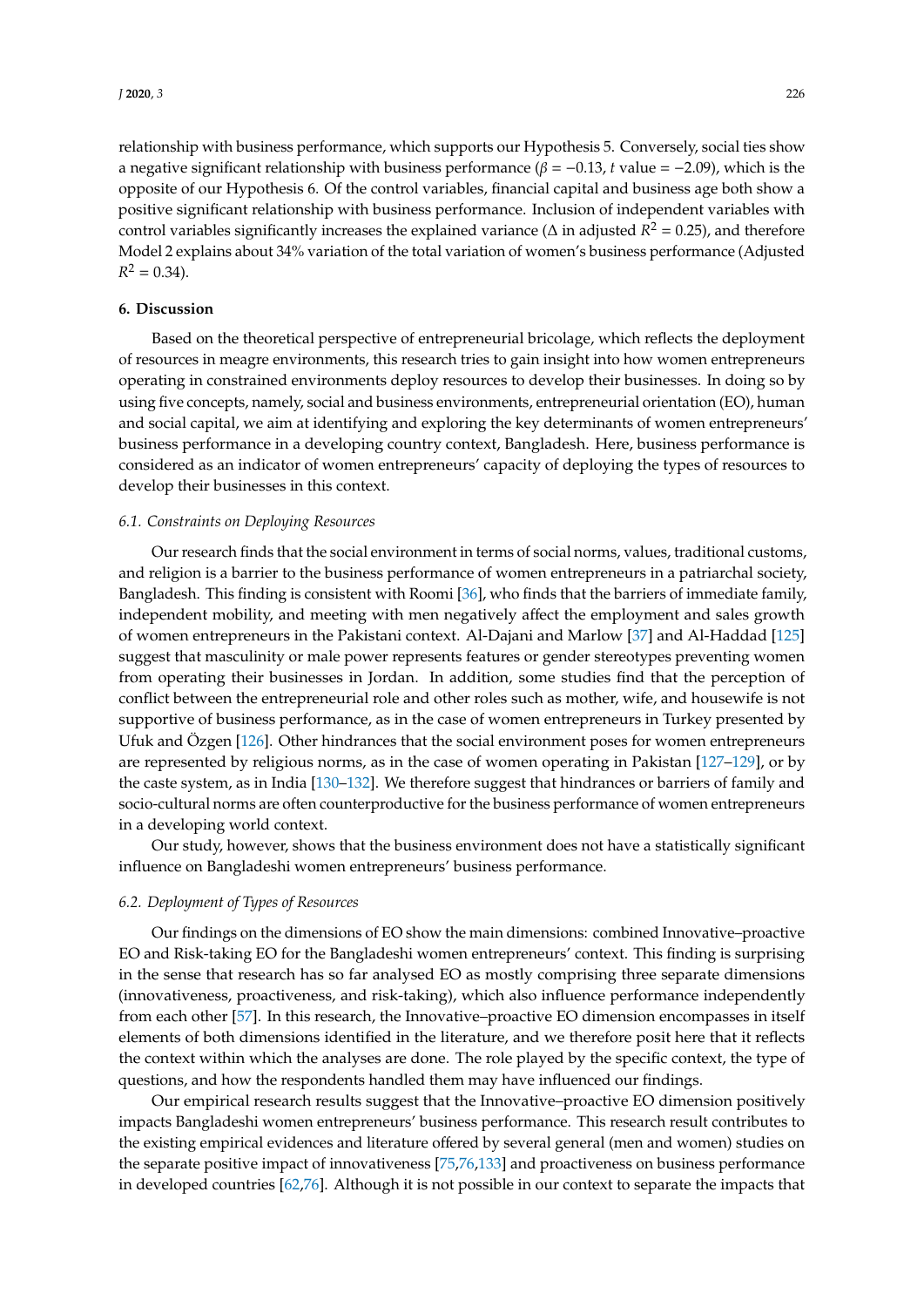innovativeness and proactiveness individually have on the business performance, our results confirm

that when Bangladeshi women entrepreneurs are involved with new ideas and creative processes, and are capable of anticipating the future problems or changes in the market, their performance scores higher than the competitors. Our empirical results also suggest that the Risk-taking EO dimension has a positive influence on the business performance of women entrepreneurs in the Bangladesh context. This is in line with the existing general (men and women) evidence on the influence of risk-taking on the performance [\[85](#page-17-21)[–87\]](#page-17-23). Therefore, women entrepreneurs' risk-taking attitude may have a positive impact on their business performance in the developing country context. Furthermore, the Innovative–proactive EO dimension of Bangladeshi women entrepreneurs plays a higher role in their business performance, compared to their Risk-taking EO dimension, since our results find a higher positive relationship between Innovative–proactive EO and business performance ( $\beta = 0.40$ ) than between Risk-taking EO and business performance ( $\beta$  = 0.26). In addition, several researchers claim that the creation and combination of EO dimensions and also their impacts on business performance are related to the context [\[90](#page-18-2)[,134,](#page-19-18)[135\]](#page-19-19). Based on this, we propose that in the specific context we analyse, innovativeness and proactiveness are combined to reflect a specific feature of women entrepreneurship in this context.

Next to EO, our results on human capital such as education and business training find a mixed impact on performance. This research finds a statistically not significant effect of education level on business performance in the Bangladeshi women entrepreneurs' context. This finding is in line with Lerner, Brush [\[19\]](#page-15-7). Bangladeshi women entrepreneurs' business trainings have a positive impact on their business performance. This empirical evidence is consistent with Kantor [\[100\]](#page-18-12) in the Indian context, and with Inmyxai and Takahashi [\[98\]](#page-18-10) in the context of Laos. Our research therefore confirms that women's business training is still essential for their business performance in the developing world context.

Finally, our results on social capital suggest that the social ties of Bangladeshi women entrepreneurs negatively influence their business performance. The negative influence of social ties may be due to the excessive presence (in number) of strong ties of women entrepreneurs in a personal social network: most of the ties Bangladeshi women entrepreneurs build with their family, friends and relatives, which are strong ties in nature. The literature provides several reasons why the excessive presence of strong ties in a personal network might harm the business performance [\[108](#page-18-18)[,136,](#page-19-20)[137\]](#page-19-21). First, numerous strong ties might provide overlapping, conflicting, and unnecessary information that might limit the capability of entrepreneurs to achieve potential business opportunities [\[38,](#page-16-9)[137](#page-19-21)[,138\]](#page-19-22). Second, obligations and expectations built into the strong ties might also constrain the entrepreneurs' ability to build new external ties and access innovative knowledge and information [\[138\]](#page-19-22). Third, the potential cost (time and money) of building and maintaining a large set of strong ties might outweigh the potential benefit (new knowledge and information) [\[139\]](#page-19-23). Furthermore, in many developing countries the social environment constrains the position of women in society [\[10–](#page-14-9)[12,](#page-15-0)[54,](#page-16-14)[140\]](#page-19-24). Women are confined to their household activities and are discouraged from engaging in social networks outside the family [\[108](#page-18-18)[,141\]](#page-19-25). When involved in business activities, they need to balance their time between domestic work and business [\[142\]](#page-19-26). This positions women entrepreneurs in a 'socially constrained' context that ultimately impedes their possibility of exploiting resources and business opportunities through social ties [\[108](#page-18-18)[,143\]](#page-20-0). Therefore, social ties may have a negative impact on the business performance of women entrepreneurs operating under constrained conditions in a developing country [\[108,](#page-18-18)[141,](#page-19-25)[144,](#page-20-1)[145\]](#page-20-2).

## **7. Conclusions**

Using the theoretical lens of entrepreneurial bricolage, which explains the deployment of resources in poor environments, this study intends to gain insight in how women entrepreneurs working under constrained environments deploy the types of resources to develop their businesses. To achieve such insight, we analyse the determinants of the business performance of women entrepreneurs in a developing world context, Bangladesh, based on five concepts, namely, social environment,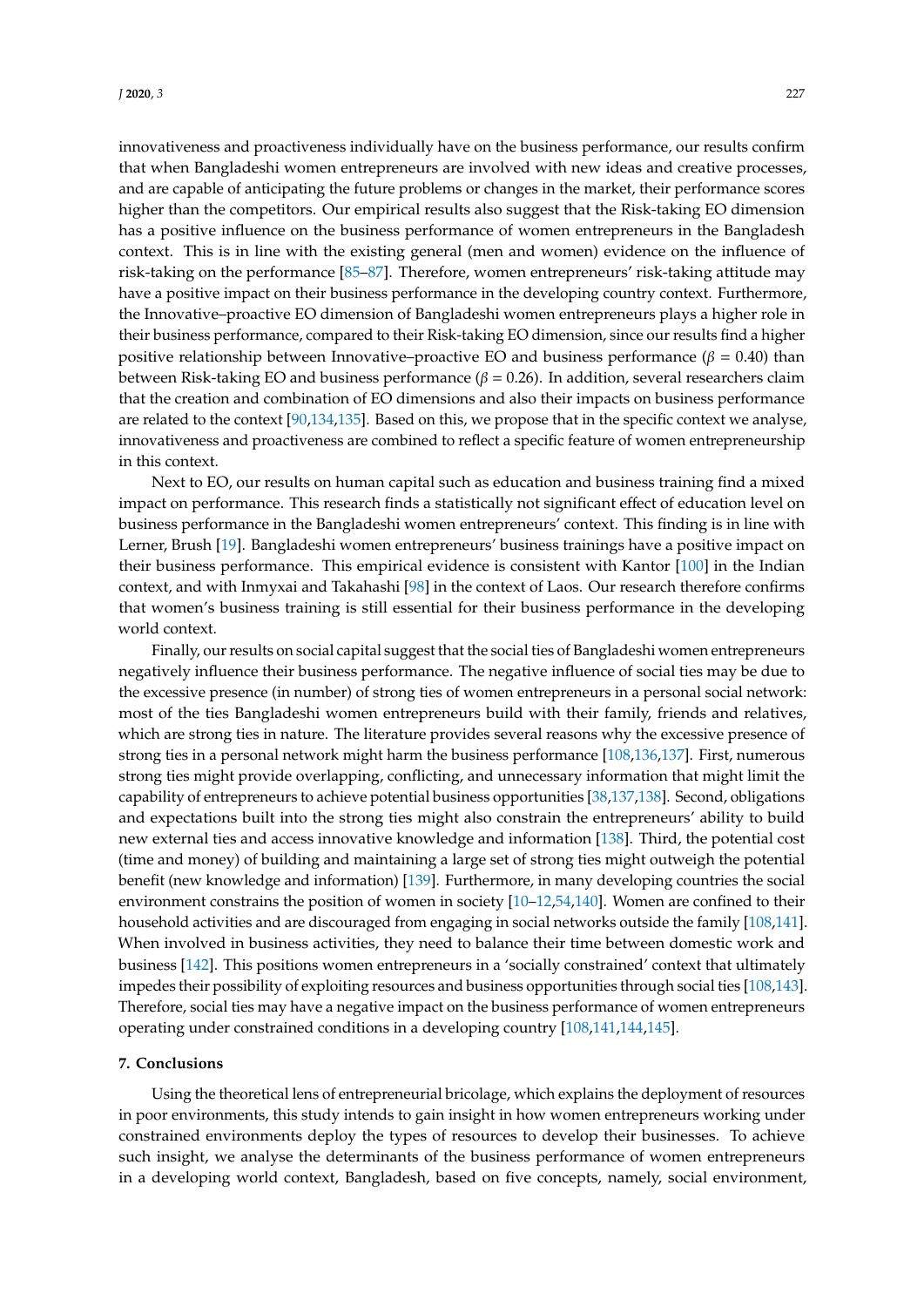business environment, entrepreneurial orientation (EO), human capital, and social capital. The results from a hierarchical multiple regression model show that: (1) the social environment in terms of societal norms and customs is a hindrance to performance; (2) the business environment does not affect the performance; (3) the dimensions of EO, namely, combined Innovative–proactive EO and Risk-taking EO, positively influence the performance; (4) the business training also positively affects the performance, while the education level is not significant; and (5) the social ties negatively affect the performance, which may be due to the excessive presence (in number) of strong ties in a personal social network. As business performance is reflected here as an indicator of the capability of entrepreneurs of the deployment of resources for their businesses, so we propose that women entrepreneurs in this specific constrained context deploy the types of resources in the abovementioned way to develop their businesses. Based on this, we theoretically suggest that the (developed versus developing world) context should be added to Resource-Based Theory (RBT) to explain the possible ways a woman entrepreneur can deploy resources.

This study makes several contributions to the literature. First, EO literature is enriched by providing insights into the constellation of EO dimensions. Second, we increase insights into how the separate EO dimensions trigger women entrepreneurs' business performance in a developing world context. Third, the impacts of social and business environments on business performance in the specific case of women entrepreneurs are described. Fourth, empirical evidence of the bright side of business training and the dark side of social capital (negative impact) for the business performance of women entrepreneurs is provided. The policy-oriented contribution is also given. As the results show that Innovative–proactive EO and Risk-taking EO positively impact business performance, a business culture should be created where women entrepreneurs' competences in creating, reacting to the changes in the market, and taking risks are fostered. This would allow for a context within which these competences can effectively unfold and lead to the performance that benefits not only the individual businesses, but also the development of the region in which the businesses are located. The Government and NGOs may play an important role here, for example, by launching business training courses at national and local levels, and by encouraging electronic and print media to portray key examples of entrepreneurial traits that enhance performance, even while respecting societal norms. In this way, the patriarchal society in developing countries may gradually grow a more positive image towards women entrepreneurs and their contribution to the economy.

#### *Limitations and Future Research*

This research had a number of methodological limitations. First, the problem of causality was not addressed properly by the method used because of the nature of the available data (cross-section). Due to this type of data, we implicitly assumed that reverse causality was possible between dependent and independent variables. Therefore, further research using longitudinal data should verify our results. Second, perceived measure was used for business performance because of the unavailability of objective data for women entrepreneurs in this context. Third, measurement error or common method variance (CMV) were possible because all data were self-reported and collected using the same questionnaire. However, our results from marker variable analysis showed that CMV was not a problem in this research. Fourth, this research only explored the handicraft sector in Bangladesh, based on the evidence that women develop their businesses more in this sector than in others. Future research may analyse the same dynamics in other sectors (e.g., agriculture and service). Fifth, our results are not applicable to men's entrepreneurship. Future research on a different sample can be undertaken to compare the determinants between men and women entrepreneurs in this context. This will help to suggest what particular conditions empower women entrepreneurship in constrained contexts.

**Author Contributions:** Conceptualization, L.M.; methodology, G.v.d.V.; software, L.M.; validation, G.H. and S.W.F.O.; formal analysis, L.M. and G.v.d.V.; investigation, L.M.; resources, L.M.; data curation, L.M.; writing—original draft preparation, L.M.; writing—review and editing, G.H.; visualization, L.M.; supervision,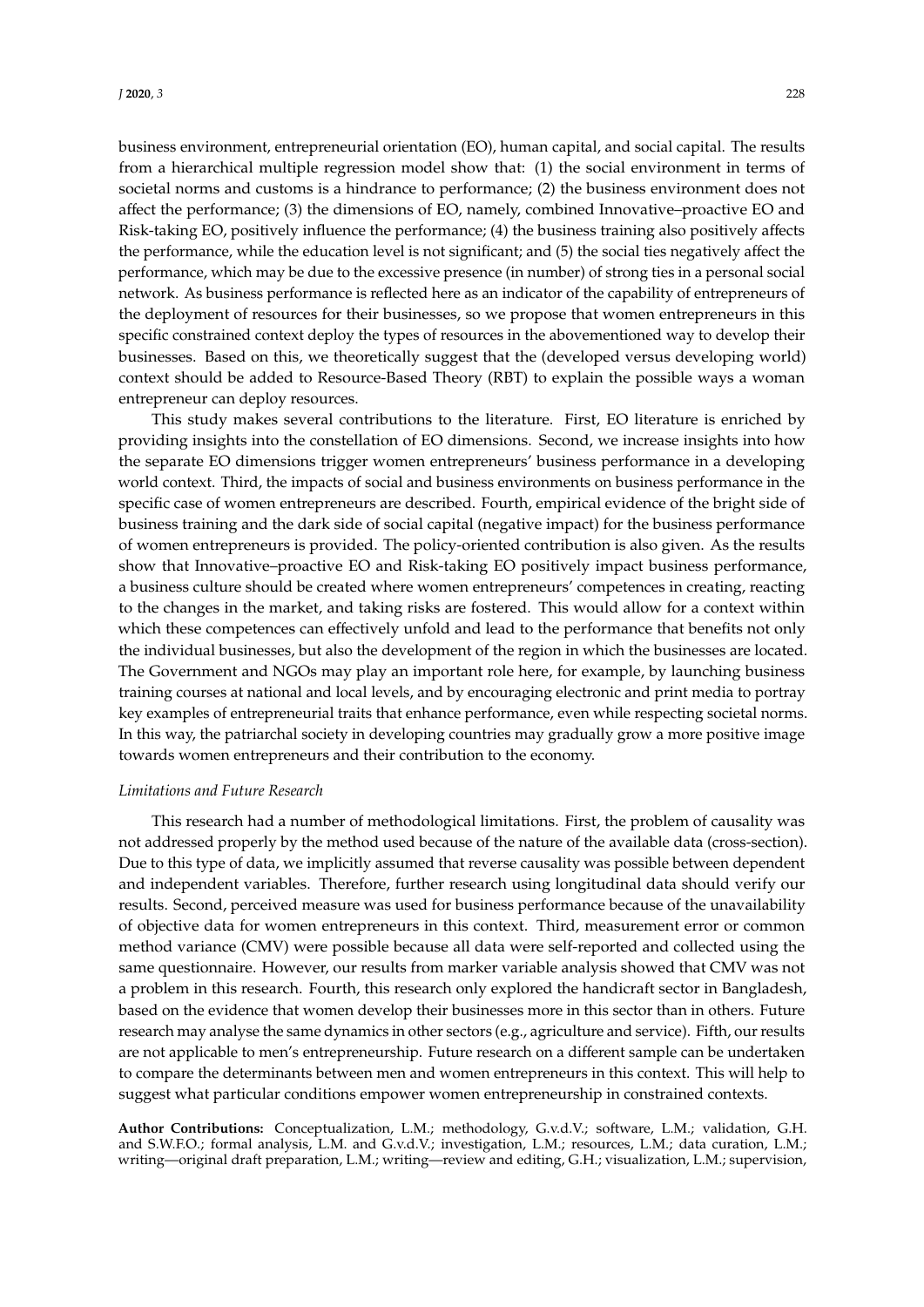G.H. and S.W.F.O.; project administration, L.M.; funding acquisition, L.M. All authors have read and agreed to the published version of the manuscript.

**Funding:** This research received no external funding and the APC was funded by L.M.

**Conflicts of Interest:** The authors declare no conflict of interest.

# <span id="page-14-10"></span>**Appendix A**

| <b>Entrepreneurial Orientation (Innovativeness; Risk-Taking; Proactiveness)</b>                                                                                                                                               |              |                                       |                             |                 |                                                 |   |                |
|-------------------------------------------------------------------------------------------------------------------------------------------------------------------------------------------------------------------------------|--------------|---------------------------------------|-----------------------------|-----------------|-------------------------------------------------|---|----------------|
| Could you please respond to the following statements? (completely disagree $= 1$ ; disagree $= 2$ ; somewhat disagree $= 3$ ;<br>neither agree or disagree = 4; somewhat agree = $5$ ; agree = $6$ ; completely agree = $7$ ) |              |                                       |                             |                 |                                                 |   |                |
| <b>Block 1</b>                                                                                                                                                                                                                |              |                                       |                             |                 |                                                 |   |                |
| I always start new activities if I see an opportunity<br>a.                                                                                                                                                                   | 1            | 2                                     | 3                           | 4               | 5                                               | 6 | 7              |
| b. I always look for new ideas and techniques                                                                                                                                                                                 | 1            | 2                                     | $\ensuremath{\mathsf{3}}$   | $\overline{4}$  | 5                                               | 6 | 7              |
| c. I always look for new markets                                                                                                                                                                                              | 1            | 2                                     | $\ensuremath{\mathbf{3}}$   | $\overline{4}$  | 5                                               | 6 | 7              |
| d. I always try out new products                                                                                                                                                                                              | 1            | $\sqrt{2}$                            | $\ensuremath{\mathfrak{Z}}$ | $\overline{4}$  | $\begin{array}{c} 5 \\ 5 \\ 5 \\ 5 \end{array}$ | 6 | 7              |
| I produce a variety of unique products<br>e.                                                                                                                                                                                  | $\mathbf{1}$ | $\sqrt{2}$                            | $\ensuremath{\mathfrak{Z}}$ | $\overline{4}$  |                                                 | 6 | $\overline{7}$ |
| f. I use new techniques in production and marketing                                                                                                                                                                           | $\mathbf{1}$ | $\overline{\mathbf{2}}$               | $\ensuremath{\mathfrak{Z}}$ | $\overline{4}$  |                                                 | 6 | $\overline{7}$ |
| I introduce new and uncommon products into the market<br>g.                                                                                                                                                                   | 1            | $\overline{2}$                        | 3                           | $\overline{4}$  |                                                 | 6 | 7              |
| h. I use my own techniques to create new products                                                                                                                                                                             | 1            | $\mathcal{P}$                         | 3                           | $\overline{4}$  | 5                                               | 6 | 7              |
| <b>Block 2</b>                                                                                                                                                                                                                |              |                                       |                             |                 |                                                 |   |                |
| a. I always take risks if I see an opportunity                                                                                                                                                                                | 1            | 2                                     | 3                           | 4               | 5                                               | 6 | 7              |
| b. I take financial risks for higher profit                                                                                                                                                                                   | $\mathbf{1}$ | $\sqrt{2}$                            | $\ensuremath{\mathfrak{Z}}$ | 4               | 5                                               | 6 | 7              |
| c. I am good at managing financial risks                                                                                                                                                                                      | $\mathbf{1}$ | $\sqrt{2}$                            | $\ensuremath{\mathfrak{Z}}$ | $\overline{4}$  |                                                 | 6 | 7              |
| d. I take financial risks by producing new products and to go to new markets                                                                                                                                                  | $\mathbf{1}$ | $\begin{array}{c} 2 \\ 2 \end{array}$ | $\frac{3}{3}$               | $4\overline{ }$ | $\begin{array}{c} 5 \\ 5 \\ 5 \end{array}$      | 6 | $\overline{7}$ |
| e. I invest extra time in products and services that yield a higher profit                                                                                                                                                    | $\mathbf{1}$ |                                       |                             | $\overline{4}$  |                                                 | 6 | 7              |
| f. I invest extra money in products and services that yield a higher profit                                                                                                                                                   | 1            | $\overline{2}$                        | 3                           | $\overline{4}$  | 5                                               | 6 | 7              |
| <b>Block 3</b>                                                                                                                                                                                                                |              |                                       |                             |                 |                                                 |   |                |
| a. I usually initiate activities before other handicraft firms do                                                                                                                                                             | 1            | 2                                     | 3                           | 4               | 5                                               | 6 | 7              |
| I start production and marketing of new products faster than competitors<br>b.                                                                                                                                                | 1            | $\overline{2}$                        | 3                           | 4               | 5                                               | 6 | 7              |
| I am able to predict future demands and the necessary changes of products<br>c.                                                                                                                                               | 1            | $\overline{2}$                        | $\ensuremath{\mathfrak{Z}}$ | $\overline{4}$  | 5                                               | 6 | 7              |
| d. I plan ahead what I want to do                                                                                                                                                                                             | $\mathbf{1}$ | $\sqrt{2}$                            | $\ensuremath{\mathfrak{Z}}$ | $\overline{4}$  | 5                                               | 6 | 7              |
| e. I always produce desirable products for clients                                                                                                                                                                            | $\mathbf{1}$ | $\overline{2}$                        | $\mathfrak{Z}$              | $\overline{4}$  | 5                                               | 6 | 7              |
| I look for new connections to get access to raw materials, finance & new markets<br>f.                                                                                                                                        | $\mathbf{1}$ | 2                                     | 3                           | $\overline{4}$  | $\sqrt{5}$                                      | 6 | 7              |
| I can easily predict the action of competitors and set my strategies accordingly<br>g.                                                                                                                                        | $\mathbf{1}$ | $\sqrt{2}$                            | $\mathfrak{Z}$              | $\overline{4}$  | 5                                               | 6 | 7              |
| h. I am always eager to find potential strategies for higher profit                                                                                                                                                           | $\mathbf{1}$ | $\overline{2}$                        | 3                           | $\overline{4}$  | 5                                               | 6 | 7              |

# **Table A1.** Measurement of entrepreneurial orientation.

#### **References**

- <span id="page-14-0"></span>1. Stevenson, H.H.; Jarillo, J.C. A paradigm of entrepreneurship: Entrepreneurial management. *Strateg. Manag. J.* **1990**, *11*, 17–27.
- <span id="page-14-1"></span>2. Baker, T.; Nelson, R.E. Creating something from nothing: Resource construction through entrepreneurial bricolage. *Adm. Sci. Q.* **2005**, *50*, 329–366. [\[CrossRef\]](http://dx.doi.org/10.2189/asqu.2005.50.3.329)
- <span id="page-14-2"></span>3. Barney, J.B. Firm resources and sustained competitive advantage. *J. Manag.* **1991**, *17*, 99–120. [\[CrossRef\]](http://dx.doi.org/10.1177/014920639101700108)
- <span id="page-14-5"></span>4. Barney, J.B. Strategic factor markets: Expectations, luck, and business strategy. *Manag. Sci.* **1986**, *32*, 1231–1241. [\[CrossRef\]](http://dx.doi.org/10.1287/mnsc.32.10.1231)
- <span id="page-14-4"></span>5. Barney, J.B. Resource-based theories of competitive advantage: A ten-year retrospective on the resource-based view. *J. Manag.* **2001**, *27*, 643–650. [\[CrossRef\]](http://dx.doi.org/10.1177/014920630102700602)
- <span id="page-14-3"></span>6. Barney, J.B. Purchasing, supply chain management and sustained competitive advantage: The relevance of resource-based theory. *J. Supply Chain Manag.* **2012**, *48*, 3–6. [\[CrossRef\]](http://dx.doi.org/10.1111/j.1745-493X.2012.03265.x)
- <span id="page-14-6"></span>7. Venkatraman, N.; Ramanujam, V. Measurement of business performance in strategy research: A comparison of approaches. *Acad. Manag. Rev.* **1986**, *11*, 801–814. [\[CrossRef\]](http://dx.doi.org/10.5465/amr.1986.4283976)
- <span id="page-14-7"></span>8. Jana, S.K.; Das, B.C.; Manna, S.S.; Payra, T.; Maiti, A.; Paul, P.K. Women entrepreneurship in backward region: A study in Jhargram District of West Bengal. *Asian J. Multidimens. Res. (AJMR)* **2019**, *8*, 222–233. [\[CrossRef\]](http://dx.doi.org/10.5958/2278-4853.2019.00099.5)
- <span id="page-14-8"></span>9. World-Bank. Available online: http://data.worldbank.org/about/[country-and-lending-groups%23Lower\\_](http://data.worldbank.org/about/country-and-lending-groups%23Lower_middle_income) [middle\\_income](http://data.worldbank.org/about/country-and-lending-groups%23Lower_middle_income) (accessed on 15 March 2016).
- <span id="page-14-9"></span>10. Jamali, D. Constraints and opportunities facing women entrepreneurs in developing countries: A relational perspective. *Gend. Manag. Int. J.* **2009**, *24*, 232–251. [\[CrossRef\]](http://dx.doi.org/10.1108/17542410910961532)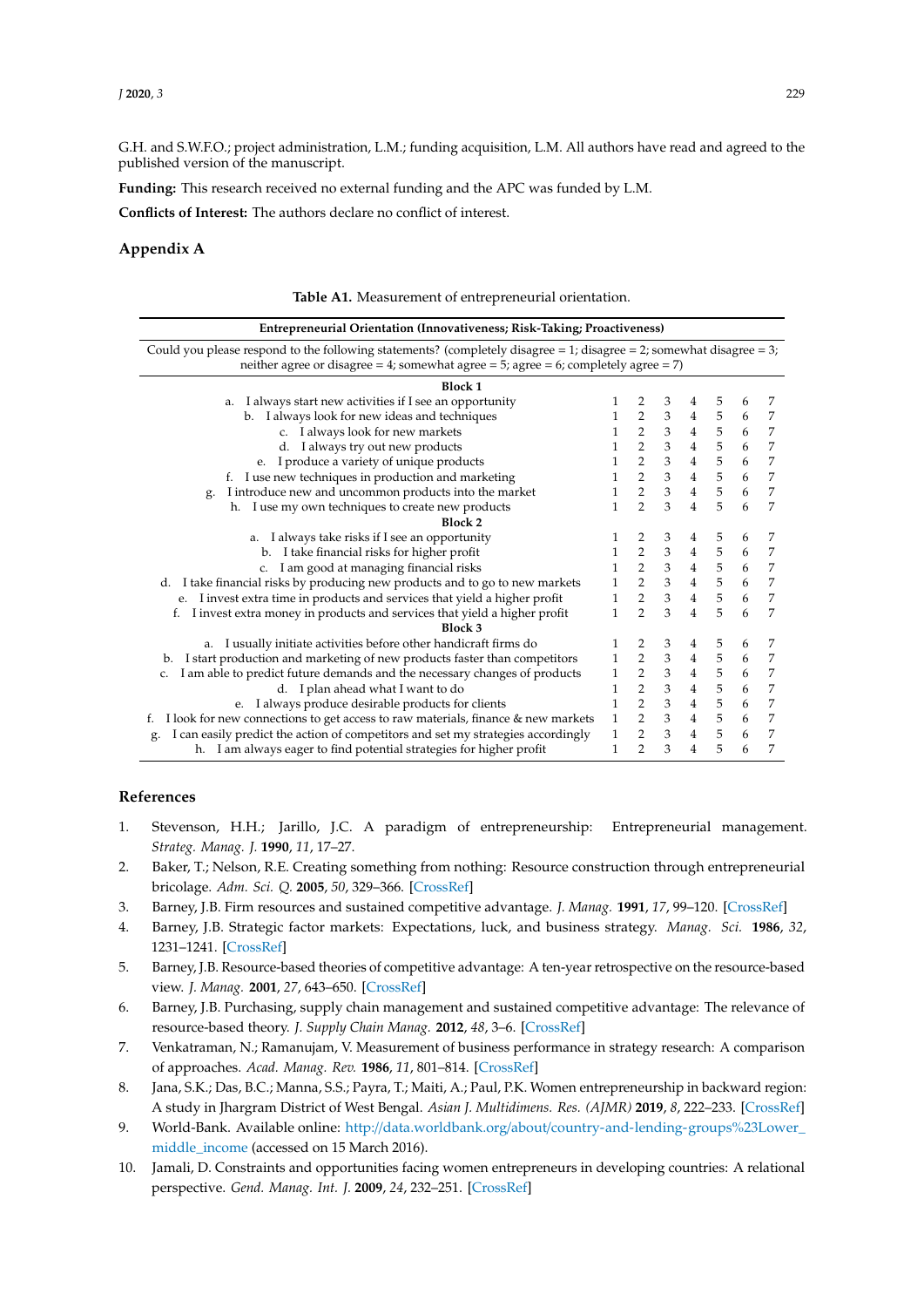- <span id="page-15-5"></span>11. De Vita, L.; Mari, M.; Poggesi, S. Women entrepreneurs in and from developing countries: Evidences from the literature. *Eur. Manag. J.* **2014**, *32*, 451–460. [\[CrossRef\]](http://dx.doi.org/10.1016/j.emj.2013.07.009)
- <span id="page-15-0"></span>12. Amine, L.S.; Staub, K.M. Women entrepreneurs in sub-Saharan Africa: An institutional theory analysis from a social marketing point of view. *Entrep. Reg. Dev.* **2009**, *21*, 183–211. [\[CrossRef\]](http://dx.doi.org/10.1080/08985620802182144)
- <span id="page-15-1"></span>13. Maas, J.; Seferiadis, A.A.; Bunders, J.F.; Zweekhorst, M.B. Bridging the disconnect: How network creation facilitates female Bangladeshi entrepreneurship. *Int. Entrep. Manag. J.* **2014**, *10*, 457–470. [\[CrossRef\]](http://dx.doi.org/10.1007/s11365-014-0299-2)
- <span id="page-15-2"></span>14. Gbadamosi, A. Women-entrepreneurship, religiosity, and value-co-creation with ethnic consumers: Revisiting the paradox. *J. Strateg. Mark.* **2019**, *27*, 303–316. [\[CrossRef\]](http://dx.doi.org/10.1080/0965254X.2017.1344293)
- <span id="page-15-3"></span>15. Acs, Z.J.; Bardasi, E.; Estrin, S.; Svejnar, J. Introduction to special issue of Small Business Economics on female entrepreneurship in developed and developing economies. *Small Bus. Econ.* **2011**, *37*, 393–396. [\[CrossRef\]](http://dx.doi.org/10.1007/s11187-011-9372-1)
- 16. Al-zoubi, A.F.; Al-Alak, B. Effect of gender on the success of women entrepreneurs in Jordan (entrance contemporary marketing). *J. Bus. Adm. Manag. Sci. Res.* **2014**, *3*, 194–203.
- <span id="page-15-4"></span>17. Vossenberg, S. Women entrepreneurship promotion in developing countries: What explains the gender gap in entrepreneurship and how to close it. *Maastricht Sch. Manag. Work. Pap. Ser.* **2013**, *8*, 1–27.
- <span id="page-15-6"></span>18. Fuentes Fuentes, M.M.; Bojica, A.M.; Ruiz-Arroyo, M. Entrepreneurial orientation and knowledge acquisition: Effects on performance in the specific context of women-owned firms. *Int. Entrep. Manag. J.* **2015**, *11*, 695–717. [\[CrossRef\]](http://dx.doi.org/10.1007/s11365-014-0336-1)
- <span id="page-15-7"></span>19. Lerner, M.; Brush, C.; Hisrich, R. Israeli women entrepreneurs: An examination of factors affecting performance. *J. Bus. Ventur.* **1997**, *12*, 315–339. [\[CrossRef\]](http://dx.doi.org/10.1016/S0883-9026(96)00061-4)
- <span id="page-15-8"></span>20. Rabbani, G.; Chowdhury, M.S. Policies and institutional supports for women entrepreneurship development in Bangladesh: Achievements and challenges. *Int. J. Res. Bus. Soc. Sci.* **2013**, *2*, 31.
- <span id="page-15-9"></span>21. The-Daily-Star, Challenges for Women Wntrepreneurs. Available online: http://[www.thedailystar.net](http://www.thedailystar.net/education-employment/challenges-women-entrepreneurs-1366573)/ education-employment/[challenges-women-entrepreneurs-1366573](http://www.thedailystar.net/education-employment/challenges-women-entrepreneurs-1366573) (accessed on 1 March 2017).
- <span id="page-15-10"></span>22. BWCCI. *Building Women in Business: A Situation Analysis of Women Entrepreneurs in Bangladesh*; Bangladesh Women Chamber of Commerce and Industry: Dhaka, Bangladesh, 2008.
- <span id="page-15-11"></span>23. Zaman, A.H.U.; Islam, M.J. Small and medium enterprises development in Bangladesh: Problems and prospects. *ASA Univ. Rev.* **2011**, *5*, 145–160.
- <span id="page-15-12"></span>24. Haugh, H.M.; Talwar, A. Linking social entrepreneurship and social change: The mediating role of empowerment. *J. Bus. Ethics* **2014**, *133*, 643–658. [\[CrossRef\]](http://dx.doi.org/10.1007/s10551-014-2449-4)
- <span id="page-15-24"></span>25. Kuada, J. Gender, social networks, and entrepreneurship in Ghana. *J. Afr. Bus.* **2009**, *10*, 85–103. [\[CrossRef\]](http://dx.doi.org/10.1080/15228910802701445)
- <span id="page-15-13"></span>26. Drinkwater, M. *'We Are also Human': Identity and Power in Gender Relations Rights-Based Approaches to Development: Exploring the Potential and Pitfalls*; Kumarian Press: Sterling, VA, USA, 2009; pp. 145–164.
- <span id="page-15-14"></span>27. Kabir, M.; Huo, X. Advancement of rural poor women through small entrepreneurship development: The case of Bangladesh. *Int. J. Bus. Manag.* **2011**, *6*, 134–140. [\[CrossRef\]](http://dx.doi.org/10.5539/ijbm.v6n9p134)
- <span id="page-15-15"></span>28. Rahmatullah, M.; Zaman, F. Female Entrepreneurship in Bangladesh: Constraints, Motivation and Success. *Bangladesh e-J. Sociol.* **2014**, *11*, 65.
- <span id="page-15-16"></span>29. Islam, M.S.; Sasaki, T.; Mozumdar, L. Socio-economic development of small scale broiler farmers in rural areas of Bangladesh: A case study of Mymensingh district. *J. Rural Probl.* **2009**, *45*, 276–281. [\[CrossRef\]](http://dx.doi.org/10.7310/arfe.45.276)
- <span id="page-15-17"></span>30. Nawaz, F. Critical factors of women entrepreneurship development in rural Bangladesh. *Bangladesh Dev. Res. Work. Pap. No. 5.* **2009**. [\[CrossRef\]](http://dx.doi.org/10.2139/ssrn.1403411)
- <span id="page-15-18"></span>31. Sultana, A. Promoting women's entrepreneurship through SME: Growth and development in the context of Bangladesh. *J. Bus. Manag. (IOSRJBM)* **2012**, *4*, 18–29. [\[CrossRef\]](http://dx.doi.org/10.9790/487X-0411829)
- <span id="page-15-19"></span>32. Chowdhury, F. Customized form of finance for SMEs. In *Seminar Proceedings, National SME Development Program for OIC Member Countries*; FBCCI: Dhaka, Bangladesh, 2007.
- <span id="page-15-20"></span>33. Parvin, L.; Jinrong, J.; Rahman, M.W. Women entrepreneurship development in Bangladesh: What are the challenges ahead? *Afr. J. Bus. Manag.* **2012**, *6*, 3862.
- <span id="page-15-21"></span>34. Afroze, T.; Alam, K.; Akther, E.; Jui, N.S. Women entrepreneurs in Bangladesh-Challenges and determining factors. *J. Bus. Technol.* **2015**, *9*, 27–41. [\[CrossRef\]](http://dx.doi.org/10.3329/jbt.v9i2.26194)
- <span id="page-15-22"></span>35. Jahed, A.; Kulsum, U.; Akthar, S. Women entrepreneurship in Bangladesh: A study on support services available for its development and growth. *Glob. Manag. Rev.* **2011**, *5*, 1–11.
- <span id="page-15-23"></span>36. Roomi, M.A. Entrepreneurial capital, social values and Islamic traditions: Exploring the growth of women-owned enterprises in Pakistan. *Int. Small Bus. J.* **2013**, *31*, 175–191. [\[CrossRef\]](http://dx.doi.org/10.1177/0266242610397403)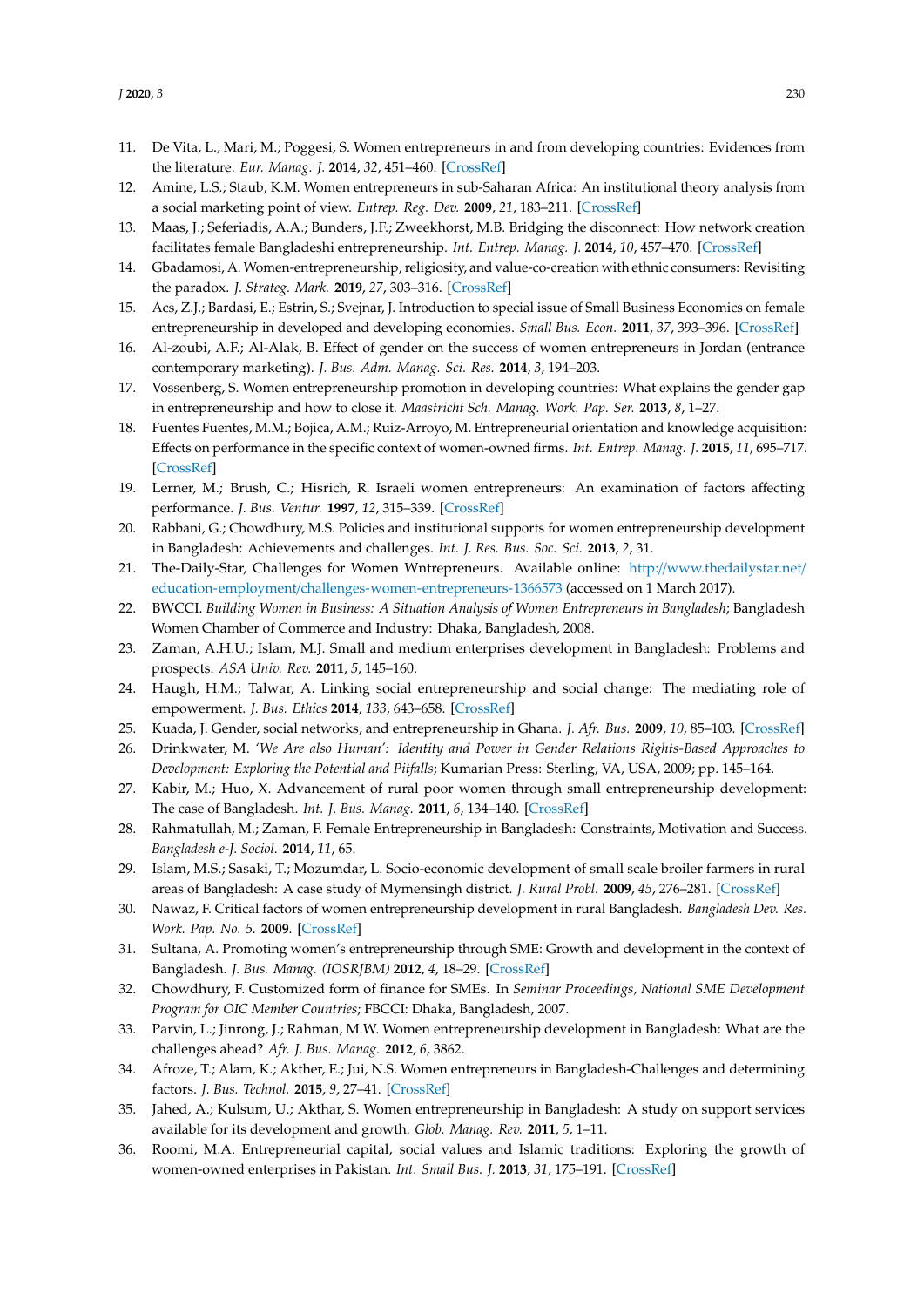- <span id="page-16-6"></span>37. Al-Dajani, H.; Marlow, S. Impact of women's home-based enterprise on family dynamics: Evidence from Jordan. *Int. Small Bus. J.* **2010**, *28*, 470–486. [\[CrossRef\]](http://dx.doi.org/10.1177/0266242610370392)
- <span id="page-16-9"></span>38. Mozumdar, L. *Entrepreneurship against the Tide*; Wageningen University: Wageningen, The Netherlands, 2018.
- 39. Rashid, S.; Ratten, V. A Systematic literature review on women entrepreneurship in emerging economies while reflecting specifically on SAARC countries. In *Entrepreneurship and Organizational Change*; Springer: Cham, Switzerland, 2020; pp. 37–88.
- <span id="page-16-0"></span>40. Zhu, L.; Kara, O.; Zhu, X. A comparative study of women entrepreneurship in transitional economies. *J. Entrep. Emerg. Econ.* **2019**, *11*, 66–80. [\[CrossRef\]](http://dx.doi.org/10.1108/JEEE-04-2017-0027)
- <span id="page-16-1"></span>41. Brush, C.G.; Cooper, S.Y. Female entrepreneurship and economic development: An international perspective. *Entrep. Reg. Dev.* **2012**, *24*, 1–6. [\[CrossRef\]](http://dx.doi.org/10.1080/08985626.2012.637340)
- <span id="page-16-2"></span>42. Allen, I.E.; Elam, A.; Langowitz, N.; Dean, M. *Global Entrepreneurship Monitor*; 2006 Report on Women and Entreprenurship: Babson College, MA, USA, 2007.
- <span id="page-16-3"></span>43. Stam, W.; Arzlanian, S.; Elfring, T. Social capital of entrepreneurs and small firm performance: A meta-analysis of contextual and methodological moderators. *J. Bus. Ventur.* **2014**, *29*, 152–173. [\[CrossRef\]](http://dx.doi.org/10.1016/j.jbusvent.2013.01.002)
- <span id="page-16-4"></span>44. Glonti, K.; Mackenbach, J.D.; Ng, J.; Lakerveld, J.; Oppert, J.M.; Bárdos, H.; Mckee, M.; Rutter, H. Psychosocial environment: Definitions, measures and associations with weight status—A systematic review. *Obes. Rev.* **2016**, *17*, 81–95. [\[CrossRef\]](http://dx.doi.org/10.1111/obr.12383)
- <span id="page-16-5"></span>45. Poggesi, S.; Mari, M.; Vita, L. What's new in female entrepreneurship research? Answers from the literature. *Int. Entrep. Manag. J.* **2015**, 1–30. [\[CrossRef\]](http://dx.doi.org/10.1007/s11365-015-0364-5)
- <span id="page-16-7"></span>46. Belwal, R.; Tamiru, M.; Singh, G. Microfinance and sustained economic improvement: Women small-scale entrepreneurs in Ethiopia. *J. Intern. Dev.* **2012**, *24*, S84–S99. [\[CrossRef\]](http://dx.doi.org/10.1002/jid.1782)
- <span id="page-16-8"></span>47. Aterido, R.; Hallward-Driemeier, M. Whose business is it anyway? *Small Bus. Econ.* **2011**, *37*, 443–464. [\[CrossRef\]](http://dx.doi.org/10.1007/s11187-011-9375-y)
- <span id="page-16-10"></span>48. Ward, P.T.; Duray, R.; Leong, G.K.; Sum, C.C. Business environment, operations strategy, and performance: An empirical study of Singapore manufacturers. *J. Oper. Manag.* **1995**, *13*, 99–115. [\[CrossRef\]](http://dx.doi.org/10.1016/0272-6963(95)00021-J)
- <span id="page-16-11"></span>49. Welter, F.; Smallbone, D. Institutional perspectives on entrepreneurial behavior in challenging environments. *J. Small Bus. Manag.* **2011**, *49*, 107–125. [\[CrossRef\]](http://dx.doi.org/10.1111/j.1540-627X.2010.00317.x)
- <span id="page-16-12"></span>50. Mboko, S.; Smith-Hunter, A.E. Women entrepreneurs in Zimbabwe: A case study. *J. Glob. Bus. Issues* **2009**, *3*, 157.
- <span id="page-16-13"></span>51. Rauch, A.; Wiklund, J.; Lumpkin, G.T.; Frese, M. Entrepreneurial orientation and business performance: An assessment of past research and suggestions for the future. *Entrep. Theory Pract.* **2009**, *33*, 761–787. [\[CrossRef\]](http://dx.doi.org/10.1111/j.1540-6520.2009.00308.x)
- <span id="page-16-20"></span>52. Bausch, A.; Schwenker, B.; Rauch, A.; Frese, M. Entrepreneurial Orientation. In *Handbook Utility Management*; Springer: Berlin/Heidelberg, Germany, 2009; pp. 89–103.
- 53. Mitra, R. The growth pattern of women-run enterprises: An empirical study in India. *J. Dev. Entrep.* **2002**, *7*, 217.
- <span id="page-16-14"></span>54. Mozumdar, L.; Omta, O.; van der Velde, G.; Hagelaar, G. Influence of entrepreneurial orientation on women's business performance in Bangladesh. In *Proceedings of the Academy of Management*; Academy of Management: Briarcliff Manor, NY, USA, 2016.
- <span id="page-16-15"></span>55. Rodríguez Gutiérrez, P.; Fuentes Fuentes, M.D.M.; Rodríguez Ariza, L. Strategic capabilities and performance in women-owned businesses in Mexico. *J. Small Bus. Manag.* **2014**, *52*, 541–554. [\[CrossRef\]](http://dx.doi.org/10.1111/jsbm.12048)
- 56. Walter, A.; Auer, M.; Ritter, T. The impact of network capabilities and entrepreneurial orientation on university spin-off performance. *J. Bus. Ventur.* **2006**, *21*, 541–567. [\[CrossRef\]](http://dx.doi.org/10.1016/j.jbusvent.2005.02.005)
- <span id="page-16-16"></span>57. Lumpkin, G.T.; Dess, G.G. Clarifying the entrepreneurial orientation construct and linking it to performance. *Acad. Manag. Rev.* **1996**, *21*, 135–172. [\[CrossRef\]](http://dx.doi.org/10.5465/amr.1996.9602161568)
- <span id="page-16-17"></span>58. Burgelman, R.A.; Grove, A.S. Let chaos reign, then rein in chaos—Repeatedly: Managing strategic dynamics for corporate longevity. *Strateg. Manag. J.* **2007**, *28*, 965–979. [\[CrossRef\]](http://dx.doi.org/10.1002/smj.625)
- <span id="page-16-18"></span>59. Damanpour, F. Organizational innovation: A meta-analysis of effects of determinants and moderators. *Acad. Manag. J.* **1991**, *34*, 555–590.
- <span id="page-16-19"></span>60. Hurley, R.F.; Hult, G.T.M. Innovation, market orientation, and organizational learning: An integration and empirical examination. *J. Mark.* **1998**, *62*, 42–54. [\[CrossRef\]](http://dx.doi.org/10.1177/002224299806200303)
- <span id="page-16-21"></span>61. Miller, D.; Friesen, P.H. Archetypes of strategy formulation. *Manag. Sci.* **1978**, *24*, 921–933. [\[CrossRef\]](http://dx.doi.org/10.1287/mnsc.24.9.921)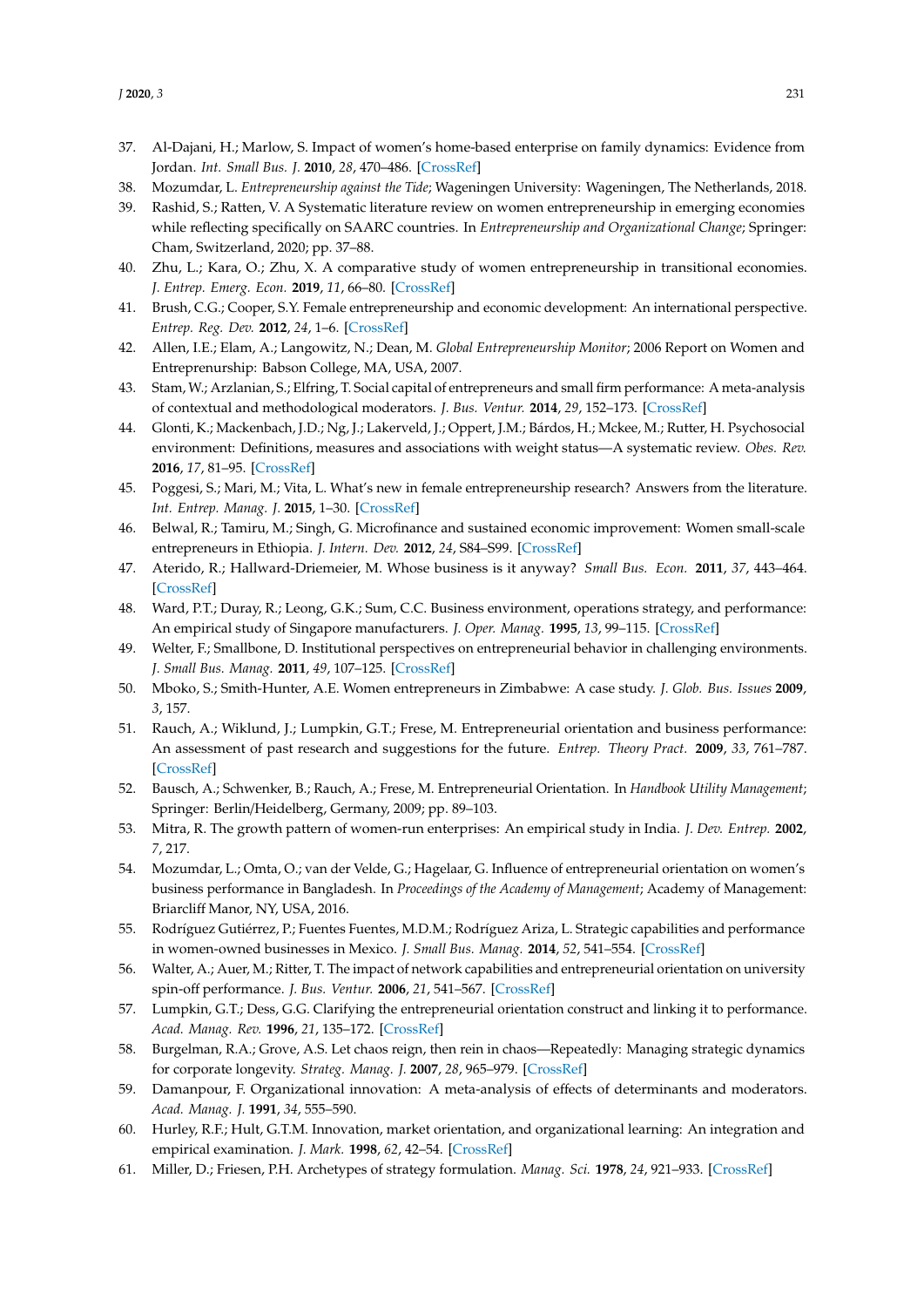- <span id="page-17-0"></span>62. Kraus, S.; Rigtering, J.C.; Hughes, M.; Hosman, V. Entrepreneurial orientation and the business performance of SMEs: A quantitative study from the Netherlands. *Rev. Manag. Sci.* **2012**, *6*, 161–182. [\[CrossRef\]](http://dx.doi.org/10.1007/s11846-011-0062-9)
- <span id="page-17-1"></span>63. Atalay, M.; Anafarta, N.; Sarvan, F. The Relationship between Innovation and Firm Performance: An Empirical Evidence from Turkish Automotive Supplier Industry. *Procedia Soc. Behav. Sci.* **2013**, *75*, 226–235. [\[CrossRef\]](http://dx.doi.org/10.1016/j.sbspro.2013.04.026)
- <span id="page-17-2"></span>64. Covin, J.G.; Wales, W.J. *Crafting High-Impact Entrepreneurial Orientation Research: Some Suggested Guidelines*; SAGE Publications Sage CA: Los Angeles, CA, USA, 2019.
- <span id="page-17-3"></span>65. Anna, A.L.; Chandler, G.N.; Jansen, E.; Mero, N.P. Women business owners in traditional and non-traditional industries. *J. Bus. Ventur.* **2000**, *15*, 279–303. [\[CrossRef\]](http://dx.doi.org/10.1016/S0883-9026(98)00012-3)
- 66. Gundry, L.K.; Welsch, H.P. The ambitious entrepreneur: High growth strategies of women-owned enterprises. *J. Bus. Ventur* **2001**, *16*, 453–470. [\[CrossRef\]](http://dx.doi.org/10.1016/S0883-9026(99)00059-2)
- 67. Orser, B.J.; Riding, A.L.; Manley, K. Women entrepreneurs and financial capital. *Entrep. Theory Pract.* **2006**, *30*, 643–665. [\[CrossRef\]](http://dx.doi.org/10.1111/j.1540-6520.2006.00140.x)
- <span id="page-17-4"></span>68. Minniti, M. *Gender Issues in Entrepreneurship*; Now Publishers Inc: Boston, MA, USA, 2009.
- <span id="page-17-5"></span>69. Lerner, M.; Almor, T. Relationships among strategic capabilities and the performance of women-owned small ventures. *J. Small Bus. Manag.* **2002**, *40*, 109–125. [\[CrossRef\]](http://dx.doi.org/10.1111/1540-627X.00044)
- <span id="page-17-6"></span>70. Pablo-Martí, F.; García-Tabuenca, A.; Crespo-Espert, J.L. Do gender-related differences exist in Spanish entrepreneurial activities? *Int. J. Gend. Entrep.* **2014**, *6*, 200–214. [\[CrossRef\]](http://dx.doi.org/10.1108/IJGE-01-2014-0005)
- <span id="page-17-7"></span>71. Ashe, F.; Treanor, L.; de los Dolores González, M.; Husted, B.W. Gender, human capital, and opportunity identification in Mexico. *Int. J. Gender Entrep.* **2011**, *3*, 236–253.
- <span id="page-17-18"></span>72. Lim, S.; Envick, B.R. Gender and entrepreneurial orientation: A multi-country study. *Int. Entrep. Manag. J.* **2013**, *9*, 465–482. [\[CrossRef\]](http://dx.doi.org/10.1007/s11365-011-0183-2)
- <span id="page-17-8"></span>73. Tan, J. Breaking the "bamboo curtain" and the "glass ceiling": The experience of women entrepreneurs in high-tech industries in an emerging market. *J. Bus. Ethics* **2008**, *80*, 547–564. [\[CrossRef\]](http://dx.doi.org/10.1007/s10551-007-9454-9)
- <span id="page-17-9"></span>74. Hult, G.T.M.; Hurley, R.F.; Knight, G.A. Innovativeness: Its antecedents and impact on business performance. *Ind. Mark. Manag.* **2004**, *33*, 429–438. [\[CrossRef\]](http://dx.doi.org/10.1016/j.indmarman.2003.08.015)
- <span id="page-17-10"></span>75. Calantone, R.J.; Cavusgil, S.T.; Zhao, Y. Learning orientation, firm innovation capability, and firm performance. *Ind. Mark. Manag.* **2002**, *31*, 515–524. [\[CrossRef\]](http://dx.doi.org/10.1016/S0019-8501(01)00203-6)
- <span id="page-17-11"></span>76. Hughes, M.; Morgan, R.E. Deconstructing the relationship between entrepreneurial orientation and business performance at the embryonic stage of firm growth. *Ind. Mark. Manag.* **2007**, *36*, 651–661. [\[CrossRef\]](http://dx.doi.org/10.1016/j.indmarman.2006.04.003)
- <span id="page-17-12"></span>77. Rodríguez-Gutiérrez, M.J.; Moreno, P.; Tejada, P. Entrepreneurial orientation and performance of SMEs in the services industry. *J. Organ. Chang. Manag.* **2015**, *28*, 194–212. [\[CrossRef\]](http://dx.doi.org/10.1108/JOCM-01-2015-0020)
- <span id="page-17-13"></span>78. Rosenbusch, N.; Brinckmann, J.; Bausch, A. Is innovation always beneficial? A meta-analysis of the relationship between innovation and performance in SMEs. *J. Bus. Ventur.* **2011**, *26*, 441–457. [\[CrossRef\]](http://dx.doi.org/10.1016/j.jbusvent.2009.12.002)
- <span id="page-17-14"></span>79. Kepler, E.; Shane, S. *Are Male and Female Entrepreneurs Really That Di*ff*erent?* Office of Advocacy, US Small Business Administration: Washington, DC, USA, 2007.
- <span id="page-17-15"></span>80. Verheul, I.; Thurik, R. Start-up capital: "does gender matter?". *Small Bus. Econ.* **2001**, *16*, 329–346. [\[CrossRef\]](http://dx.doi.org/10.1023/A:1011178629240)
- <span id="page-17-16"></span>81. Marlow, S.; Patton, D. All credit to men? Entrepreneurship, finance, and gender. *Entrep. Theory Pract.* **2005**, *29*, 717–735. [\[CrossRef\]](http://dx.doi.org/10.1111/j.1540-6520.2005.00105.x)
- <span id="page-17-17"></span>82. Carter, N.; Robb, A. The role of risk orientation on financing expectations in new venture creation: Does sex matter. *Front. Entrep. Res.* **2002**, *2002*, 170–181.
- <span id="page-17-19"></span>83. Masters, R.; Meier, R. Sex differences and risk-taking propensity of entrepreneurs. *J. Small Bus. Manag.* **1988**, *26*, 31.
- <span id="page-17-20"></span>84. Sonfield, M.; Lussier, R.; Corman, J.; McKinney, M. Gender comparisons in strategic decision-making: An empirical analysis of the entrepreneurial strategy matrix. *J. Small Bus. Manag.* **2001**, *39*, 165–173. [\[CrossRef\]](http://dx.doi.org/10.1111/1540-627X.00015)
- <span id="page-17-21"></span>85. Swierczek, F.W.; Ha, T.T. Entrepreneurial orientation, uncertainty avoidance and firm performance: An analysis of Thai and Vietnamese SMEs. *Int. J. Entrep. Innov.* **2003**, *4*, 46–58. [\[CrossRef\]](http://dx.doi.org/10.5367/000000003101299393)
- <span id="page-17-22"></span>86. Krauss, S.I.; Frese, M.; Friedrich, C.; Unger, J.M. Entrepreneurial orientation: A psychological model of success among southern African small business owners. *Eur. J. Work Organ. Psychol.* **2005**, *14*, 315–344. [\[CrossRef\]](http://dx.doi.org/10.1080/13594320500170227)
- <span id="page-17-23"></span>87. CEIRD. *Why Does Entrepreneurial Orientation A*ff*ect Company Performance?* Discussion Paper No. 4; CEIRD: Santo Domingo, Dominican Republic, 2013.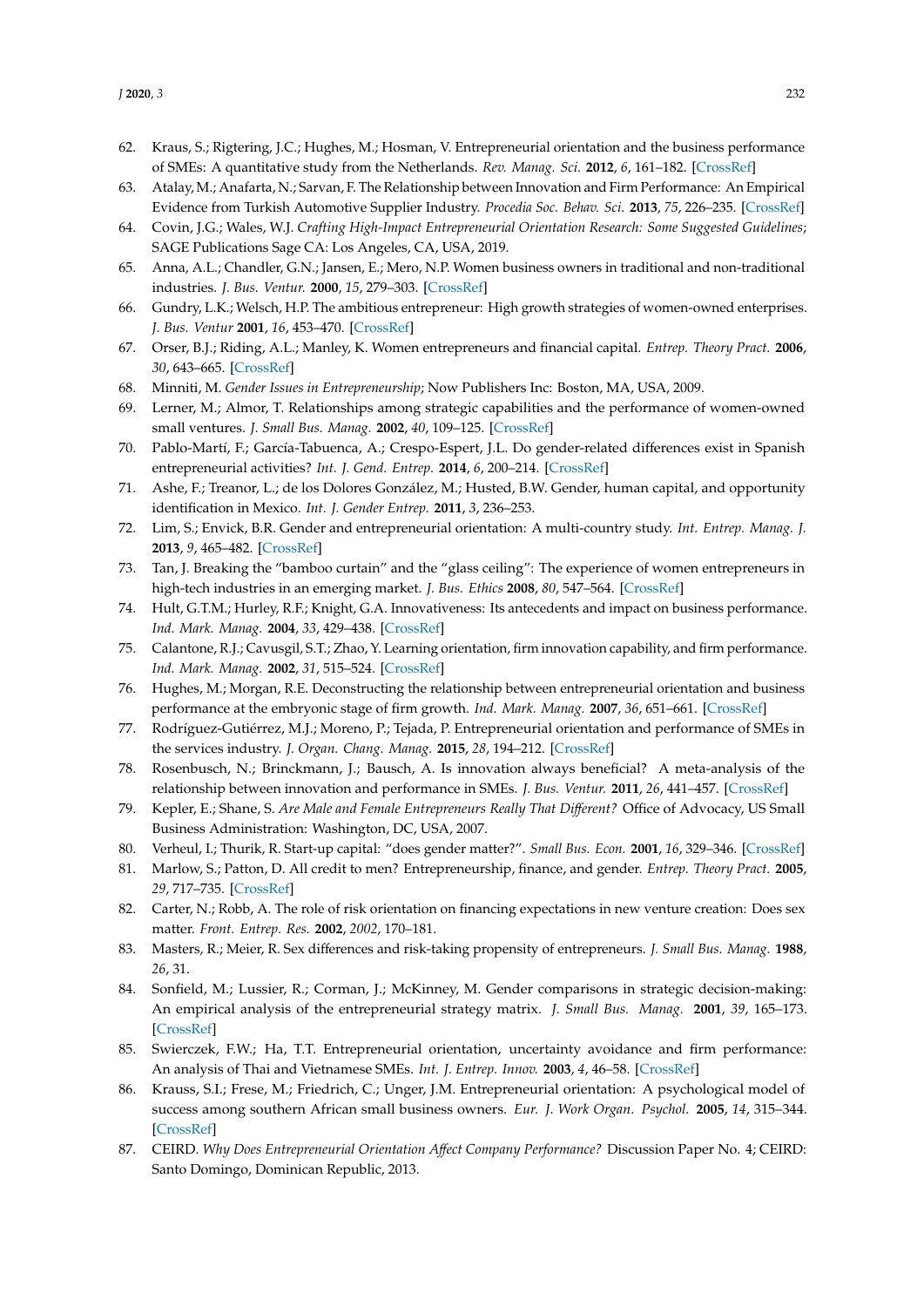- <span id="page-18-0"></span>88. Garba, A.S. Stumbling block for women entrepreneurship in Nigeria: How risk attitude and lack of capital mitigates their need for business expansion. *Eur. J. Econ. Financ. Adm. Sci.* **2011**, *36*, 38–49.
- <span id="page-18-1"></span>89. Covin, J.G.; Slevin, D.P. New venture strategic posture, structure, and performance: An industry life cycle analysis. *J. Bus. Ventur.* **1990**, *5*, 123–135. [\[CrossRef\]](http://dx.doi.org/10.1016/0883-9026(90)90004-D)
- <span id="page-18-2"></span>90. Wales, W.J. Entrepreneurial orientation: A review and synthesis of promising research directions. *Int. Small Bus. J.* **2016**, *34*, 3–15. [\[CrossRef\]](http://dx.doi.org/10.1177/0266242615613840)
- <span id="page-18-3"></span>91. Gupta, V.K.; Bhawe, N.M. The influence of proactive personality and stereotype threat on women's entrepreneurial intentions. *J. Leadersh. Organ. Stud.* **2007**, *13*, 73–85. [\[CrossRef\]](http://dx.doi.org/10.1177/10717919070130040901)
- <span id="page-18-4"></span>92. Le Roux, I.; Bengesi, K.M.K. Dimensions of entrepreneurial orientation and small and medium enterprise performance in emerging economies. *Dev. S. Afr.* **2014**, *31*, 606–624. [\[CrossRef\]](http://dx.doi.org/10.1080/0376835X.2014.913474)
- <span id="page-18-5"></span>93. Schultz, T.W. Investment in man: An economist's view. *Soc. Serv. Rev.* **1959**, *33*, 109–117. [\[CrossRef\]](http://dx.doi.org/10.1086/640656)
- <span id="page-18-6"></span>94. Crook, T.R.; Todd, S.Y.; Combs, J.G.; Woehr, D.J.; Ketchen, D.J., Jr. Does human capital matter? A meta-analysis of the relationship between human capital and firm performance. *J. Appl. Psychol.* **2011**, *96*, 443. [\[CrossRef\]](http://dx.doi.org/10.1037/a0022147)
- <span id="page-18-7"></span>95. Becker, G.S. *Human Capital: A Theoretical and Empirical Analysis, with Special Reference to Education*; University of Chicago Press: Chicago, IL, USA, 2009.
- <span id="page-18-8"></span>96. Davidsson, P.; Honig, B. The role of social and human capital among nascent entrepreneurs. *J. Bus. Ventur.* **2003**, *18*, 01–331. [\[CrossRef\]](http://dx.doi.org/10.1016/S0883-9026(02)00097-6)
- <span id="page-18-9"></span>97. Coleman, S. The role of human and financial capital in the profitability and growth of women-owned small firms. *J. Small Bus. Manag.* **2007**, *45*, 303–319. [\[CrossRef\]](http://dx.doi.org/10.1111/j.1540-627X.2007.00214.x)
- <span id="page-18-10"></span>98. Inmyxai, S.; Takahashi, Y. Performance contrast and its determinants between male and female headed firms in Lao MSMEs. *Int. J. Bus. Manag.* **2010**, *5*, 37. [\[CrossRef\]](http://dx.doi.org/10.5539/ijbm.v5n4p37)
- <span id="page-18-11"></span>99. Peng, M.W. How entrepreneurs create wealth in transition economies. *Acad. Manag. Exec.* **2001**, *15*, 95–108. [\[CrossRef\]](http://dx.doi.org/10.5465/ame.2001.4251397)
- <span id="page-18-12"></span>100. Kantor, P. Determinants of women's microenterprise success in Ahmedabad, India: Empowerment and economics. *Fem. Econ.* **2005**, *11*, 63–83. [\[CrossRef\]](http://dx.doi.org/10.1080/13545700500301163)
- <span id="page-18-13"></span>101. Bourdieu, P.; Wacquant, L.J. *An Invitation to Reflexive Sociology*; University of Chicago Press: Chicago, IL, USA, 1992.
- <span id="page-18-14"></span>102. Mozumdar, L.; Farid, K.; Sarma, P. Relevance of social capital in women s business performance in Bangladesh. *J. Bangladesh Agric. Univ.* **2017**, *15*, 87–94. [\[CrossRef\]](http://dx.doi.org/10.3329/jbau.v15i1.33533)
- <span id="page-18-15"></span>103. Leonard, R.; Onyx, J. Networking through loose and strong ties: An Australian qualitative study. *Voluntas* **2003**, *14*, 189–204. [\[CrossRef\]](http://dx.doi.org/10.1023/A:1023900111271)
- <span id="page-18-16"></span>104. Hampton, A.; Cooper, S.; Mcgowan, P. Female entrepreneurial networks and networking activity in technology-based ventures an exploratory study. *Int. Small Bus. J.* **2009**, *27*, 193–214. [\[CrossRef\]](http://dx.doi.org/10.1177/0266242608100490)
- <span id="page-18-17"></span>105. Hoang, H.; Yi, A. Network-based Research in Entrepreneurship: A Decade in Review. *Found. Trends (R) Entrep.* **2015**, *11*, 1–54. [\[CrossRef\]](http://dx.doi.org/10.1561/0300000052)
- 106. Hsueh, J.-T.; Lin, N.-P.; Li, H.-C. The effects of network embeddedness on service innovation performance. *Serv. Ind. J.* **2010**, *30*, 1723–1736. [\[CrossRef\]](http://dx.doi.org/10.1080/02642060903100398)
- <span id="page-18-24"></span>107. Dollinger, M.J. Environmental contacts and financial performance of the small firm. *J. Small Bus. Manag.* **1985**, *23*, 24–30.
- <span id="page-18-18"></span>108. Mozumdar, L.; Hagelaar, G.; Materia, V.C.; Omta, S.W.F.; Islam, M.A.; van der Velde, G. Embeddedness or Over-Embeddedness? Women Entrepreneurs' Networks and Their Influence on Business Performance. *Eur. J. Dev. Res.* **2019**, *31*, 1449–1469. [\[CrossRef\]](http://dx.doi.org/10.1057/s41287-019-00217-3)
- <span id="page-18-19"></span>109. Aldrich, H.; Zimmer, C. Entrepreneurship through social networks. In *The Art and Science of Entrepreneurship*; Ballinger: Cambridge, MA, USA, 1986; pp. 3–23.
- <span id="page-18-20"></span>110. Larson, A.; Starr, J.A. A network model of organization formation. *Entrep. Theory Pract.* **1993**, *17*, 5–16. [\[CrossRef\]](http://dx.doi.org/10.1177/104225879301700201)
- <span id="page-18-21"></span>111. Dawes, J. The relationship between subjective and objective company performance measures in market orientation research: Further empirical evidence. *Mark. Bull. Dep. Mark. Massey Univ.* **1999**, *10*, 65–75.
- <span id="page-18-23"></span>112. Dess, G.G.; Robinson, R.B. Measuring organizational performance in the absence of objective measures: The case of the privately-held firm and conglomerate business unit. *Strateg. Manag. J.* **1984**, *5*, 265–273. [\[CrossRef\]](http://dx.doi.org/10.1002/smj.4250050306)
- <span id="page-18-22"></span>113. Zulkiffli, S.N.A. Business performance for SMEs: Subjective or objective measures? *Rev. Integr. Bus. Econ. Res.* **2014**, *3*, 371.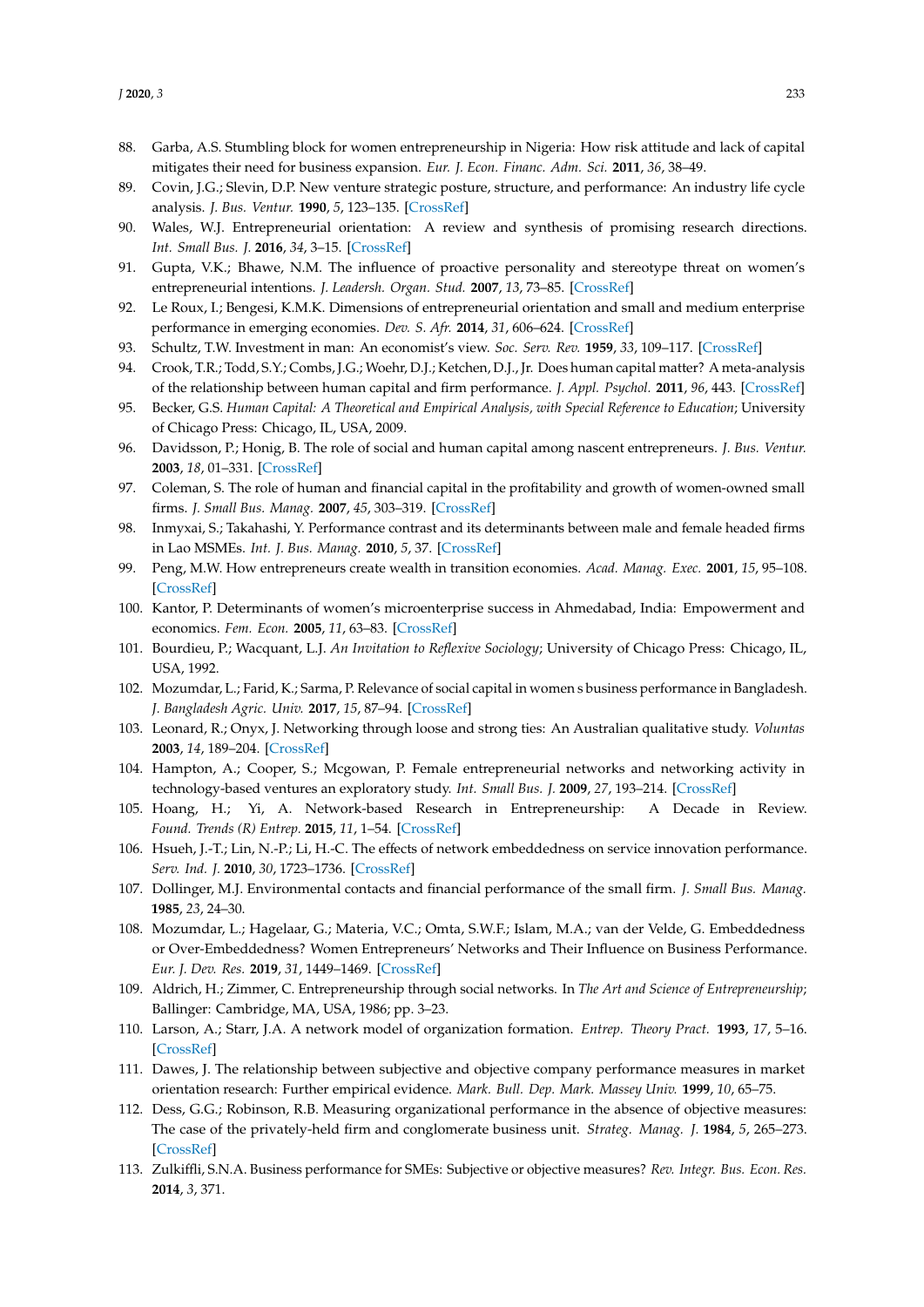- <span id="page-19-0"></span>114. Stam, W.; Elfring, T. Entrepreneurial orientation and new venture performance: The moderating role of intraand extraindustry social capital. *Acad. Manag. J.* **2008**, *51*, 97–111. [\[CrossRef\]](http://dx.doi.org/10.5465/amj.2008.30744031)
- <span id="page-19-1"></span>115. Verhees, F.J.; Lans, T.; Verstegen, J.A. The influence of market and entrepreneurial orientation on strategic marketing choices: The cases of Dutch farmers and horticultural growers. *J. Chain Netw. Sci.* **2012**, *12*, 167–179. [\[CrossRef\]](http://dx.doi.org/10.3920/JCNS2012.x011)
- <span id="page-19-2"></span>116. Renzulli, L.A.; Aldrich, H.; Moody, J. Family matters: Gender, networks, and entrepreneurial outcomes. *Soc. Forces* **2000**, *79*, 523–546. [\[CrossRef\]](http://dx.doi.org/10.2307/2675508)
- <span id="page-19-3"></span>117. Scholten, V.; Omta, O.; Kemp, R.; Elfring, T. Bridging ties and the role of research and start-up experience on the early growth of Dutch academic spin-offs. *Technovation* **2015**, *45–46*, 40–51. [\[CrossRef\]](http://dx.doi.org/10.1016/j.technovation.2015.05.001)
- <span id="page-19-4"></span>118. Dollinger, M.J. *Entrepreneurship: Strategies and Resources*; Marsh Publications: Lombard, IL, USA, 2005.
- <span id="page-19-5"></span>119. Lee, C.; Lee, K.; Pennings, J.M. Internal Capabilities, External Networks, and Performance: A Study on Technology-Based Ventures. *Strateg. Manag. J.* **2001**, *22*, 615–640. [\[CrossRef\]](http://dx.doi.org/10.1002/smj.181)
- <span id="page-19-6"></span>120. Field, A. *Discovering Statistics Using IBM SPSS Statistics*; Sage: Thousand Oaks, CA, USA, 2013.
- <span id="page-19-7"></span>121. Costello, A.B. Getting the most from your analysis. *Pan* **2009**, *12*, 131–146.
- <span id="page-19-8"></span>122. Lindell, M.K.; Whitney, D.J. Accounting for common method variance in cross-sectional research designs. *J. Appl. Psychol.* **2001**, *86*, 114. [\[CrossRef\]](http://dx.doi.org/10.1037/0021-9010.86.1.114) [\[PubMed\]](http://www.ncbi.nlm.nih.gov/pubmed/11302223)
- <span id="page-19-9"></span>123. Hair, J.F. *Multivariate Data Analysis: A Global Perspective*; Pearson Education: London, UK, 2010.
- <span id="page-19-11"></span><span id="page-19-10"></span>124. Greene, W.H. *Econometric Analysis*; Pearson Education: New Delhi, India, 2003.
- 125. Al-Haddad, F.Y. Effect of gender on the success of women entrepreneurs in Jordan. *Interdiscip. J. Contemp. Res. Bus.* **2010**, *1*, 42.
- <span id="page-19-12"></span>126. Ufuk, H.; Özgen, Ö. Interaction between the business and family lives of women entrepreneurs in Turkey. *J. Bus. Ethics* **2001**, *31*, 95–106. [\[CrossRef\]](http://dx.doi.org/10.1023/A:1010712023858)
- <span id="page-19-13"></span>127. Fletschner, D.; Carter, M.R. Constructing and reconstructing gender: Reference group effects and women's demand for entrepreneurial capital. *J. Socio-Econ.* **2008**, *37*, 672–693. [\[CrossRef\]](http://dx.doi.org/10.1016/j.socec.2006.12.054)
- 128. Guérin, I. Women and money: Lessons from Senegal. *Dev. Chang.* **2006**, *37*, 549–570. [\[CrossRef\]](http://dx.doi.org/10.1111/j.0012-155X.2006.00490.x)
- <span id="page-19-14"></span>129. Roomi, M.A.; Parrott, G. Barriers to development and progression of women entrepreneurs in Pakistan. *J. Entrep.* **2008**, *17*, 59–72. [\[CrossRef\]](http://dx.doi.org/10.1177/097135570701700105)
- <span id="page-19-15"></span>130. Handy, F.; Ranade, B.; Kassam, M. To profit or not to profit: Women entrepreneurs in India. *Nonprofit Manag. Leadersh.* **2007**, *17*, 383–401. [\[CrossRef\]](http://dx.doi.org/10.1002/nml.159)
- 131. Menon, N.; Rodgers, Y.M. How access to credit affects self-employment: Differences by gender during India's rural banking reform. *J. Dev. Stud.* **2011**, *47*, 48–69. [\[CrossRef\]](http://dx.doi.org/10.1080/00220381003706486)
- <span id="page-19-16"></span>132. Nagadevara, V. Impact of gender in small scale enterprises: A study of women enterprises in India. *Intern. J. Bus. Econ.* **2009**, *9*, 111–117.
- <span id="page-19-17"></span>133. Uddin, R.; Bose, T.K.; Yousuf, S. Entrepreneurial orientation (EO) and performance of business in Khulna City, Bangladesh. *J. Small Bus. Entrep.* **2014**, *27*, 343–352. [\[CrossRef\]](http://dx.doi.org/10.1080/08276331.2015.1067356)
- <span id="page-19-18"></span>134. Miller, D. Miller (1983) revisited: A reflection on EO research and some suggestions for the future. *Entrep. Theory Pract.* **2011**, *35*, 873–894. [\[CrossRef\]](http://dx.doi.org/10.1111/j.1540-6520.2011.00457.x)
- <span id="page-19-19"></span>135. Wales, W.J.; Gupta, V.K.; Mousa, F.-T. Empirical research on entrepreneurial orientation: An assessment and suggestions for future research. *Int. Small Bus. J.* **2013**, *31*, 357–383. [\[CrossRef\]](http://dx.doi.org/10.1177/0266242611418261)
- <span id="page-19-20"></span>136. Uzzi, B. The sources and consequences of embeddedness for the economic performance of organizations: The network effect. *Am. Sociol. Rev.* **1996**, 674–698. [\[CrossRef\]](http://dx.doi.org/10.2307/2096399)
- <span id="page-19-21"></span>137. Arregle, J.L.; Batjargal, B.; Hitt, M.A.; Webb, J.W.; Miller, T.; Tsui, A.S. Family ties in entrepreneurs' social networks and new venture growth. *Entrep. Theory Pract.* **2015**, *39*, 313–344. [\[CrossRef\]](http://dx.doi.org/10.1111/etap.12044)
- <span id="page-19-22"></span>138. Uzzi, B. Social structure and competition in interfirm networks: The paradox of embeddedness. *Adm. Sci. Q.* **1997**, 35–67. [\[CrossRef\]](http://dx.doi.org/10.2307/2393808)
- <span id="page-19-23"></span>139. Kreiser, P.M.; Patel, P.C.; Fiet, J.O. The influence of changes in social capital on firm-founding activities. *Entrep. Theory Pract.* **2013**, *37*, 539–568. [\[CrossRef\]](http://dx.doi.org/10.1111/etap.12039)
- <span id="page-19-24"></span>140. Roomi, M.A.; Harrison, P. Behind the veil: Women-only entrepreneurship training in Pakistan. *Int. J. Gend. Entrep.* **2010**, *2*, 150–172. [\[CrossRef\]](http://dx.doi.org/10.1108/17566261011051017)
- <span id="page-19-25"></span>141. Mayoux, L. Tackling the down side: Social capital, women's empowerment and micro-finance in Cameroon. *Dev. Chang.* **2001**, *32*, 435–464. [\[CrossRef\]](http://dx.doi.org/10.1111/1467-7660.00212)
- <span id="page-19-26"></span>142. Mair, J.; Marti, I. Entrepreneurship in and around institutional voids: A case study from Bangladesh. *J. Bus. Ventur.* **2009**, *24*, 419–435. [\[CrossRef\]](http://dx.doi.org/10.1016/j.jbusvent.2008.04.006)